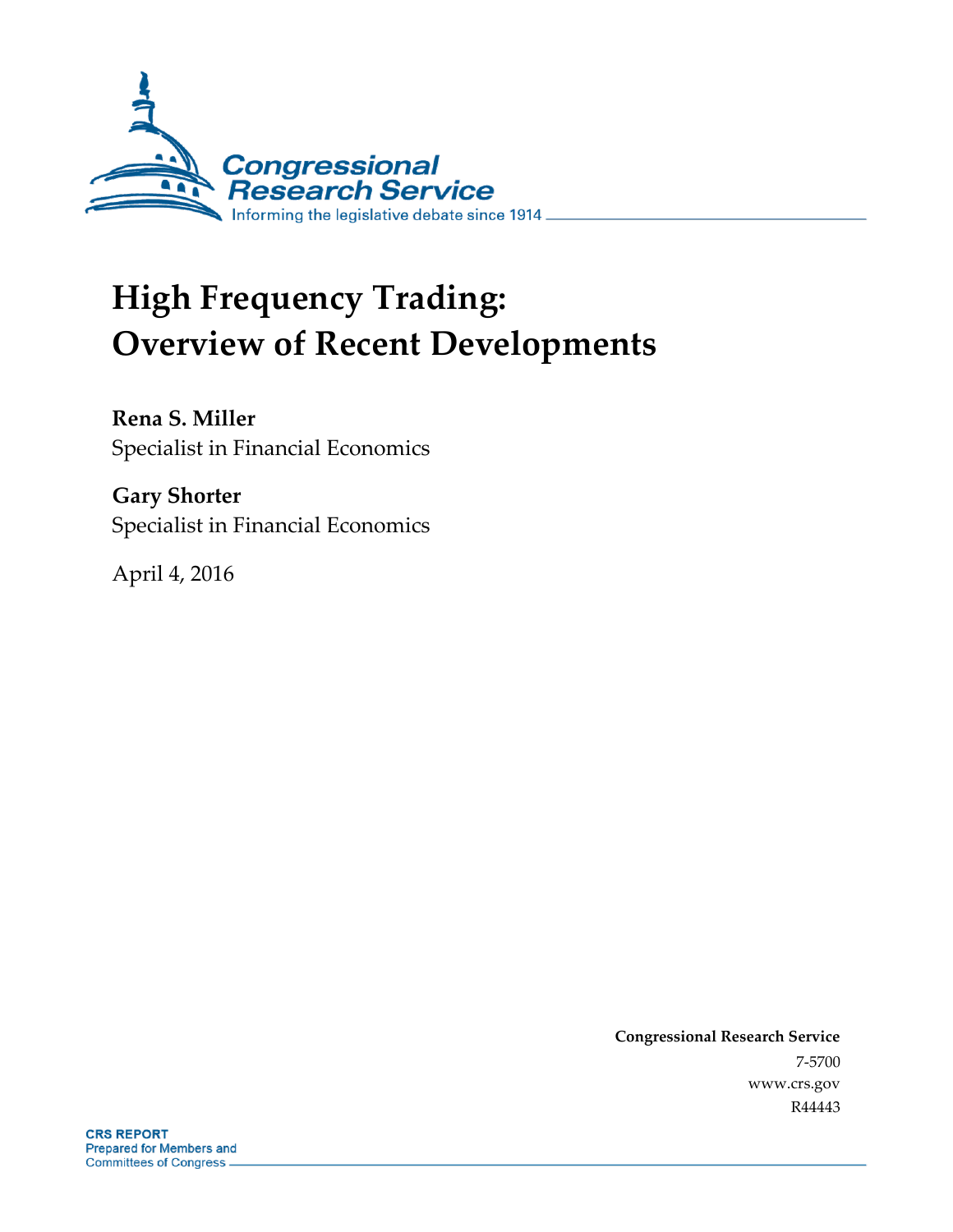### **Summary**

High-frequency trading (HFT) generally refers to trading in financial instruments, such as securities and derivatives, transacted through supercomputers executing trades within microseconds or milliseconds (or, in the technical jargon, with *extremely low latency*). There is no universal or legal definition of HFT, however. Neither the Securities and Exchange Commission (SEC), which oversees securities markets, nor the Commodity Futures Trading Commission (CFTC), which regulates most derivatives trading, have specifically defined the term. By most accounts, high frequency trading has grown substantially over the past 10 years: estimates hold that it accounts for roughly 55% of trading volume in U.S. equity markets and about 40% in European equity markets. Likewise, HFT has grown in futures markets—to roughly 80% of foreign exchange futures volume and two-thirds of both interest rate futures and Treasury 10-year futures volumes.

The CFTC oversees any HFT, along with other types of trading, in the derivatives markets it regulates. These include futures, swaps and options on commodities, and most financial instruments or indices, such as interest rates. The SEC oversees HFT and other trading in the securities markets and the more limited securities-related derivatives markets which it regulates.

In general, traders that employ HFT strategies are attempting to earn small amounts of profit per trade. Broadly speaking, these strategies can be categorized as passive or aggressive strategies. Passive strategies include arbitrage trading—attempts to profit from price differentials for the same stocks or their derivatives traded on different trading venues; and passive market making, in which profits are generated by spreads between bid and ask prices. Aggressive strategies include those known as *order anticipation* or *momentum ignition* strategies. Various observers, including SEC staff, have said that these aggressive strategies should be a central focus of public policy concerns. This may be because such strategies can share some similarities to practices such as *front-running* and *spoofing*, which are generally illegal. In addition, regulators have expressed concern over whether certain aggressive HFT strategies may be associated with increased market fragility and volatility, such as that demonstrated in the "Flash Crash" of May 6, 2010; the October 15, 2014, extreme volatility in Treasury markets; and the August 24, 2015, market crash in which the Dow Jones Industrial Average fell by more than 1,000 points in early trading.

The SEC and CFTC have taken recent steps to bring some HFT under closer scrutiny, both through recent regulatory proposals and enforcement actions. The SEC has proposed requiring certain HFT broker-dealers to register with the Financial Industry Regulatory Authority (FINRA), which oversees broker-dealers. In January 2016, the SEC announced settlements with Barclays and Credit Suisse totaling more than \$150 million, over allegations that Barclays had misled its investors on HFT practices permitted on its private trading platforms known as dark pools, and that Credit Suisse failed to operate its trading systems as advertised.

The CFTC has cracked down on spoofing, using the anti-spoofing authority granted in the Dodd-Frank Act (P.L. 111-203) in a number of recent enforcement actions involving algorithmic trading. On November 24, 2015, the CFTC released a proposed rule, Regulation Automated Trading (Reg AT), governing certain HFT practices. The purpose of Reg AT broadly is to update the CFTC's rules on trading practices in response to the evolution from pit trading to electronic trading. Reg AT mandates risk controls for the exchanges; large financial firms called "clearing members" of the exchanges; and firms that trade heavily on the exchanges for their own accounts. The rule also proposes requiring the registration of proprietary traders engaging in algorithmic trading on regulated exchanges through what is called "direct electronic access."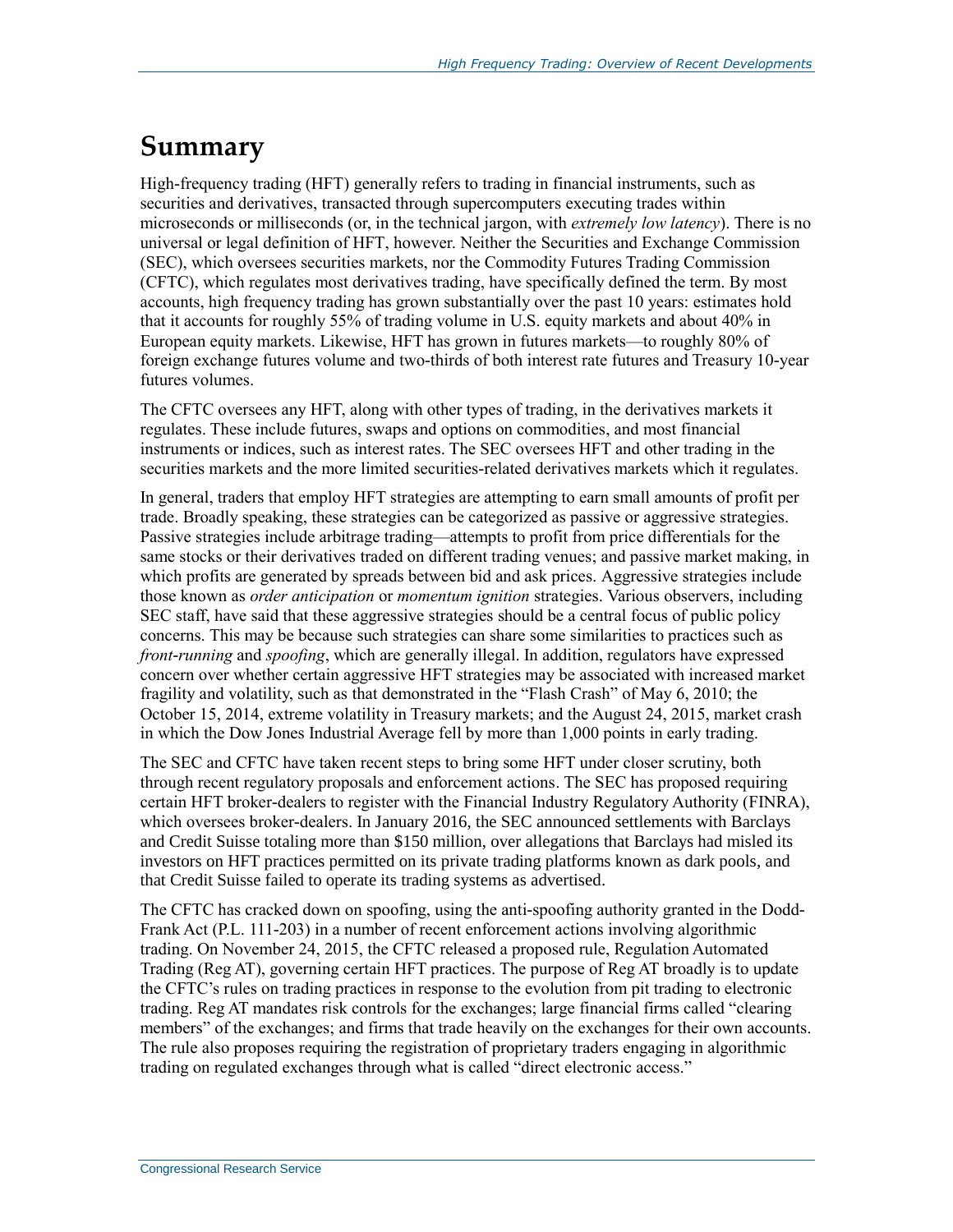Although no legislation has been introduced in the  $114<sup>th</sup>$  Congress directly impacting the regulation or oversight of HFT, several bills have been introduced imposing a tax on a broad array of financial transactions that could impact HFT. These bills include S. 1371, S. 1373, and H.R. 1464. Congress has also held hearings in the  $114<sup>th</sup>$  Congress touching on HFT issues as part of its oversight of the SEC and CFTC.

This report provides background on various HFT strategies and some associated policy issues, recent regulatory developments and selected enforcement actions by the SEC and CFTC on HFT, and congressional action such as proposed legislation and hearings related to HFT.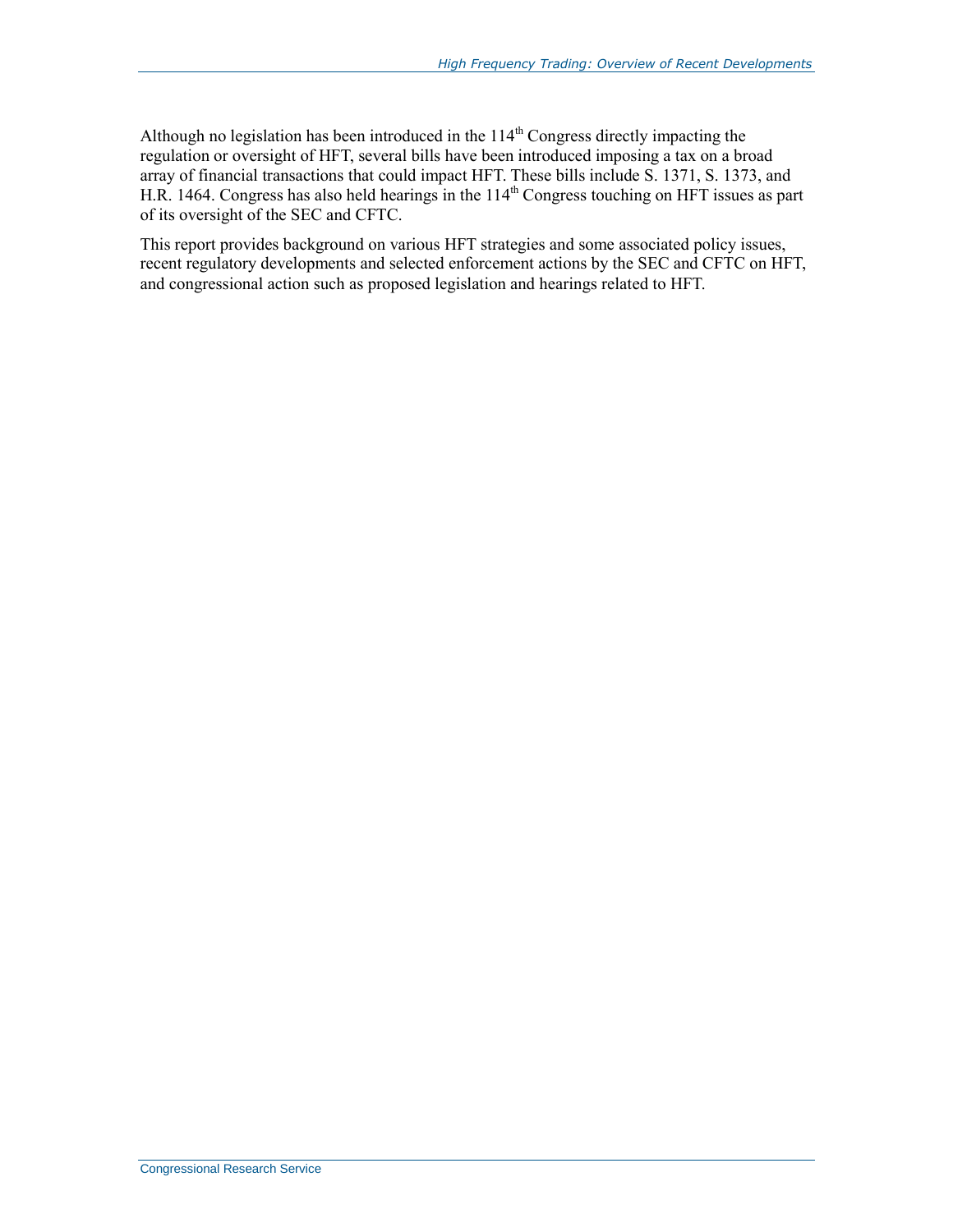### **Contents**

### **Figures**

|--|--|--|

### **Contacts**

|--|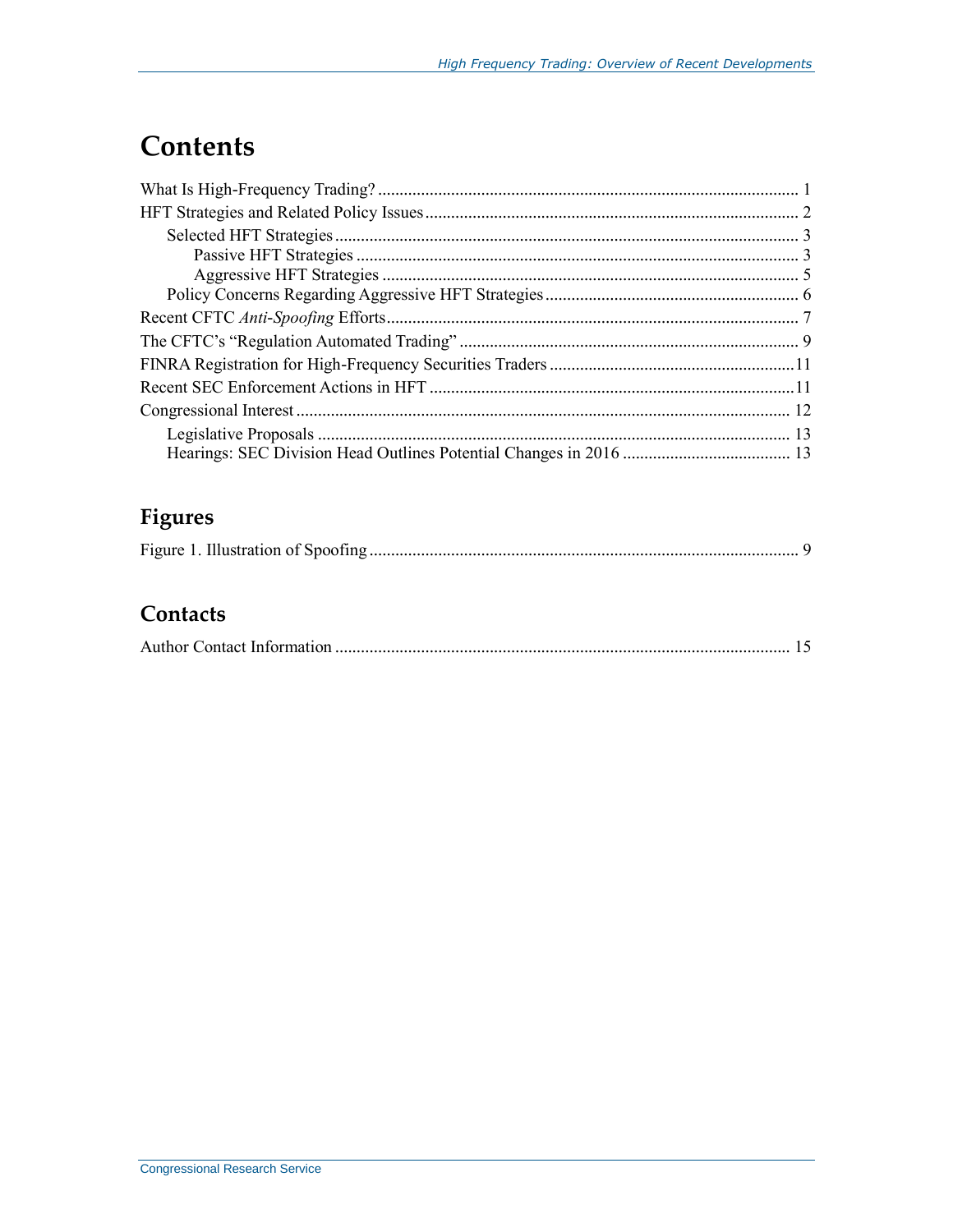### **What Is High-Frequency Trading?**

Broadly speaking, high-frequency trading (HFT) is conducted through supercomputers that give firms the capability to execute trades within microseconds or milliseconds (or, in the technical jargon, with *extremely low latency*). In practice, depending on the particulars of the trade, trading opportunities can last from milliseconds to a few hours. <sup>1</sup> This is by contrast to traditional trading, often called pit trading, in which traders would meet at a trading venue called the floor or pit, and communicate buy and sell orders via open outcry; and by contrast to slower electronic trading. HFT is a catch-all term used to describe "ultra-fast electronic trading in which participants hold positions for short periods."<sup>2</sup>

The term HTF has no universal or legal definition. Neither the Commodity Futures Trading Commission (CFTC) nor the Securities and Exchange Commission (SEC) has issued regulations defining it. In a 2012 CFTC Technical Advisory Committee meeting, its Sub-Committee on Automated and High Frequency Trading, a working group to examine such issues, developed the following loose and nonbinding definition:

High frequency trading is a form of automated trading that employs:

(a) algorithms for decision making, order initiation, generation, routing, or execution, for each individual transaction without human direction;

- (b) low-latency technology that is designed to minimize response times, including proximity and co-location services;
- (c) high speed connections to markets for order entry; and
- (d) high message rates (orders, quotes or cancellations).<sup>3</sup>

By most accounts, HFT has grown substantially over the past 10 years: it now accounts for roughly 55% of trading volume in U.S. equity markets and about 40% in European equity markets. 4 In the futures markets, the percentages have also grown markedly. From October 2012 to October 2014, the CFTC found that algorithmic trading systems (ATS) were present on at least one side in nearly 80% of foreign exchange futures trading volume; 67% of interest rate futures volume; 62% of equity futures volume; 47% of metals and energy futures volume; and 38% of agricultural product futures volume.<sup>5</sup> ATS has also risen to about  $67\%$  of trading in 10-year Treasury futures and 64% of Eurodollar futures markets.<sup>6</sup>

<sup>&</sup>lt;sup>1</sup>For detailed background on the growth of high frequency trading (HFT) and related policy concerns, please see CRS Report R43608, *High-Frequency Trading: Background, Concerns, and Regulatory Developments*, by Gary Shorter and Rena S. Miller.

<sup>&</sup>lt;sup>2</sup> "Electronic Trading, Dutch Fleet," Economist, April 20, 2013, at http://www.economist.com/news/finance-andeconomics/21576423-home-worlds-first-stock-exchange-now-high-frequency-heartland-dutch.

<sup>&</sup>lt;sup>3</sup> CFTC Technical Advisory Committee Sub-Committee on Automated and High Frequency Trading, Working Group 1 Presentation (May, 2012) p. 3, at http://www.cftc.gov/idc/groups/public/@newsroom/documents/file/ wg1presentation062012.pdf.

<sup>&</sup>lt;sup>4</sup> Austin Gerig, *High-Frequency Trading Synchronizes Prices in Financial Markets*, U.S. Securities and Exchange Commission (SEC), Division of Economic and Risk Analysis (DERA) Working Paper, January 15, 2015, p. 1, at https://www.sec.gov/dera/staff-papers/working-papers/dera-wp-hft-synchronizes.html.

<sup>5</sup> Richard Haynes and John S. Roberts,, U.S. Commodity Futures Trading Commission (CFTC), Office of Chief Economist, *Automated Trading in Futures Markets*, March 13, 2015, at http://www.cftc.gov/ucm/groups/public/ @economicanalysis/documents/file/oce\_automatedtrading.pdf.

<sup>6</sup> CFTC, "Remarks of Chairman Timothy Massad before the Conference on the Evolving Structure of the U.S. Treasury Market," October 21, 2015, at http://www.cftc.gov/PressRoom/SpeechesTestimony/opamassad-30.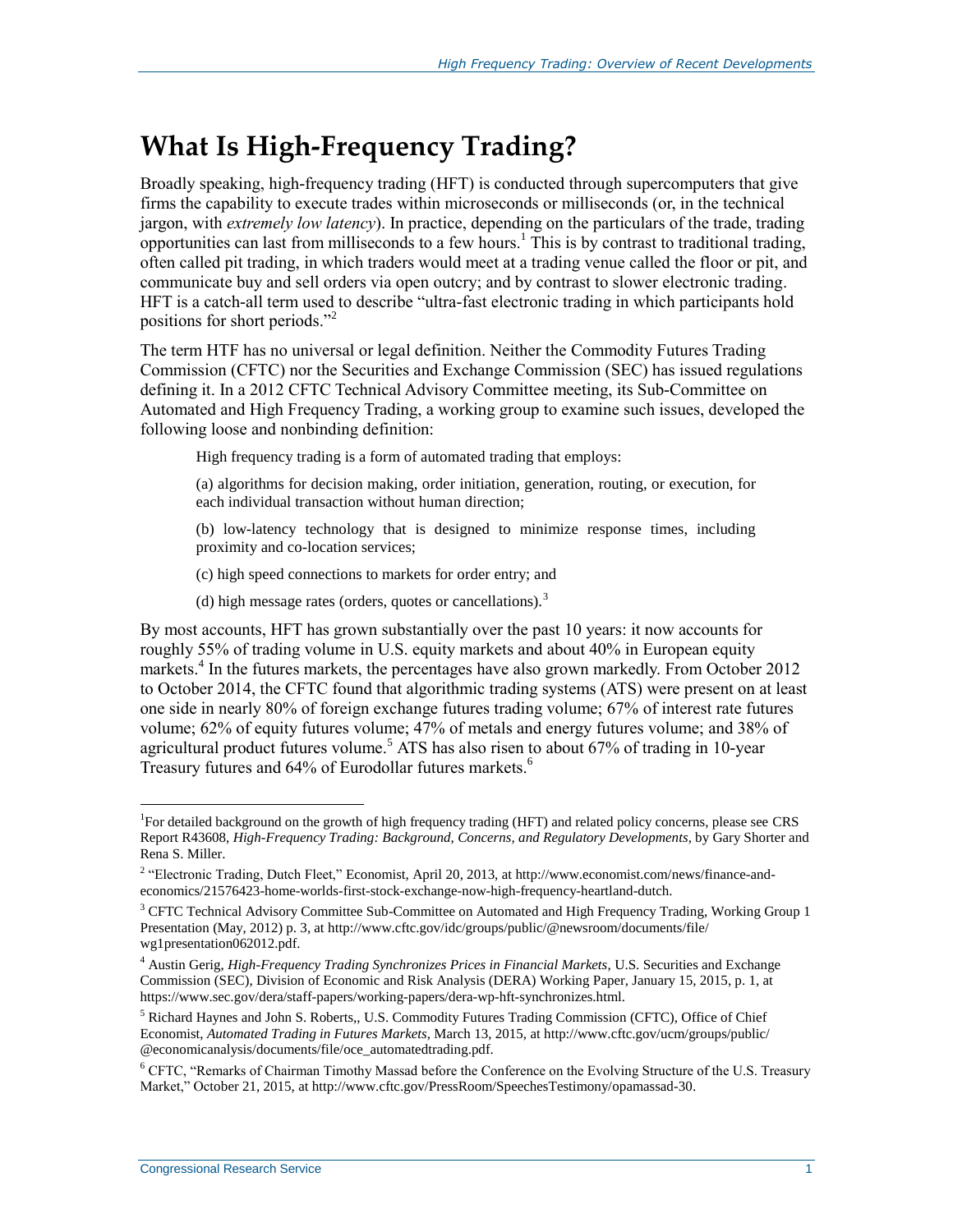In general, traders that employ HFT strategies are attempting to earn small amounts of profit per trade. Some arbitrage strategies<sup>7</sup> reportedly can earn profits close to 100% of the time. Earlier reports indicated that such strategies might make money on only 51% of the trades, but because the trades are transacted hundreds or thousands of times per day, the strategies may still be profitable.<sup>8</sup>

High-frequency traders employ a diverse range of trading strategies that may also be used in combination with each other. Some analyses broadly categorize these strategies into passive and aggressive trading strategies. Passive strategies involve the provision of limit orders—offers placed with a brokerage to buy or sell a set number of shares at a specified price or cheaper. An example of this is the market making strategy described in the next section. Aggressive strategies reportedly involve the provision of immediately executable trades such as market orders. Such strategies are said to include *momentum ignition* and *order anticipation* trading—also known as liquidity detection trading—further discussed in ["HFT Strategies and Related Policy Issues,](#page-5-0)" below.

The CFTC oversees any HFT, along with other types of trading, in the derivatives markets it regulates. These include futures, swaps and options on commodities, and most financial instruments or indices, such as interest rates. The SEC oversees HFT and other trading in the securities markets and the more limited securities-related derivatives markets in which it regulates. Although U.S. derivatives markets traditionally relied on human execution of trades, such as through open outcry trading pits, most trading today has moved to highly automated electronic systems that generate, transmit, manage, and execute orders through high-speed networks.

Some recent research has observed generally shrinking profits among those who employ HFT due to factors such as heightened competition. For example, a January 2016 academic study found "that a continuous increase in competition—between high-speed trading algorithms themselves through predatory strategies and from professional human traders adapting and building adequate responses—has made the business more difficult and has led to shrinking profits for HFT."<sup>9</sup>

### <span id="page-5-0"></span>**HFT Strategies and Related Policy Issues**

Much more attention has been paid to and written about HFT in an equity market context than in the futures market context. This section describes several major HFT equity market trading strategies. Some evidence, however, exists that these HFT strategies may also be employed in futures markets<sup>10</sup>

Various observers, including SEC staff, have said that two related types of HFT, dubbed aggressive strategies in contrast to the other passive strategies should be a central focus of public

 $\overline{a}$  $^7$  Arbitrage strategies involve attempts to profit from price differentials for the same stocks or their derivatives (such as stock options) that are traded on different trading venues.

<sup>8</sup> Charles M. Jones, "What Do We Know About High-Frequency Trading?" *Columbia Business School*, March 20, 2013, available at http://www.futuresindustry.org/ptg/downloads/HFT-Study\_CMJones.pdf.

<sup>9</sup> Jean-Philippe Serbera and Pascal Paumardc, "The Fall of High-Frequency Trading: A Survey of Competition and Profits," Research in International Business and Finance, January 2016, pp. 271–287, at http://www.sciencedirect.com/ science/article/pii/S027553191530026X.

<sup>&</sup>lt;sup>10</sup> For example, see Akindynos-Nikolaos Baltas and Robert Koswski, "Trend-following and Momentum Strategies in Futures Markets," European Financial Management Association (EFMA), December 10, 2011, at http://www.efmaefm.org/0EFMAMEETINGS/EFMA%20ANNUAL%20MEETINGS/2012-Barcelona/papers/ EFMA2012\_0485\_fullpaper.pdf.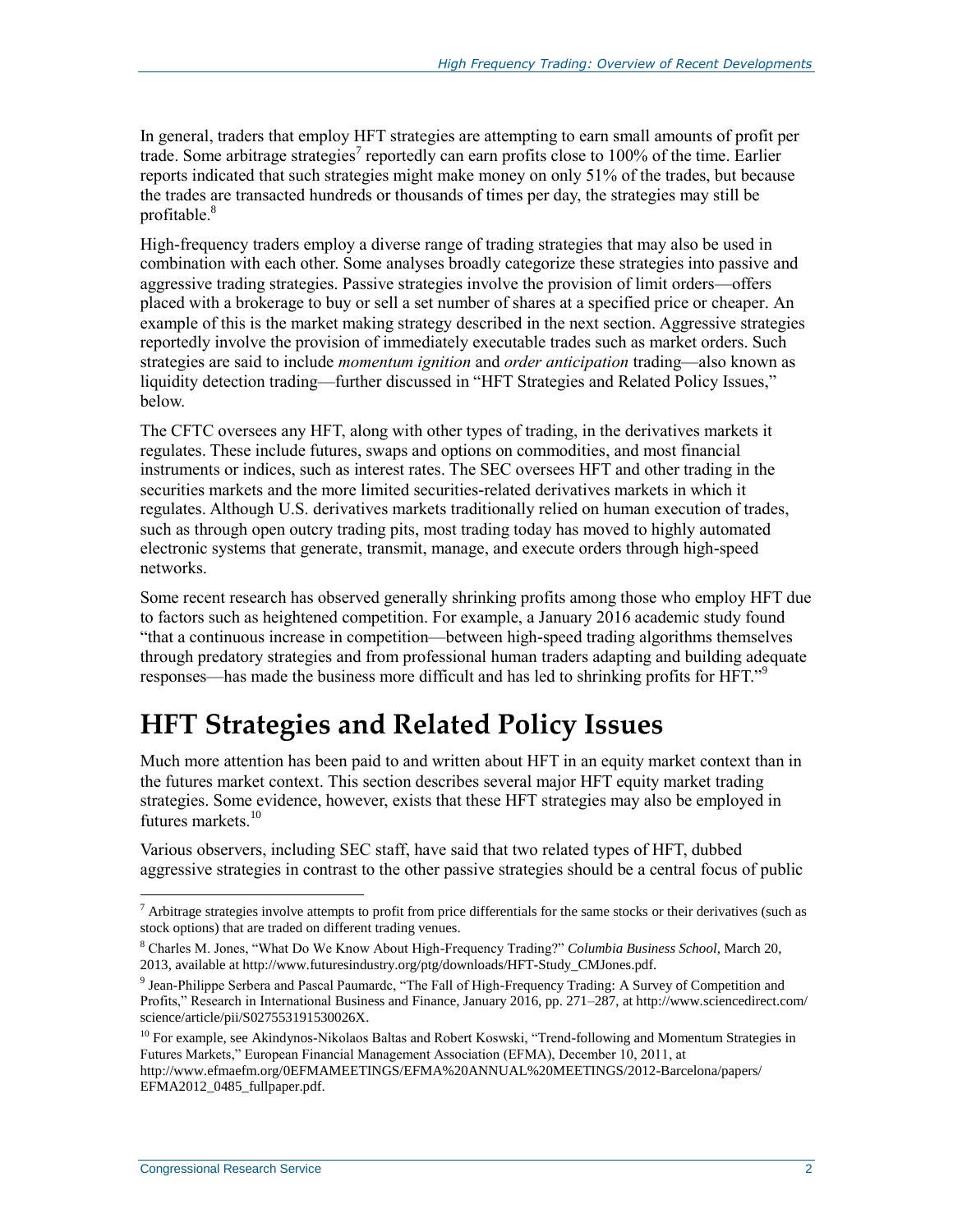policy concerns as they "… may present serious problems in today's market structure—*order anticipation* and *momentum ignition*."<sup>11</sup> Although the SEC did not elaborate on its concerns, this may be because order anticipation strategies, discussed below, can potentially share some similarities with an illegal practice called *front-running*. Momentum ignition strategies can potentially share certain similarities with a practice called *spoofing*, which is also illegal in some markets.

#### **Selected HFT Strategies**

The major HFT trading strategies described below draws upon the findings in a unique 2014 SEC staff literature research survey on HFT, *Equity Market Structure Literature Review Part II: High Frequency Trading*, to provide a sense of the research landscape on HFT's pros and cons.

Going forward, however, the reader should be aware of a caveat in the SEC staff literature survey on its limitations: "The HFT [research] datasets [used in the literature survey] generally have been limited to particular products or markets, and the data time periods now are relatively outdated, particularly given the pace of change in trading technology and practices. Accordingly, while the recent economic literature has made great progress in beginning to fill in the picture of HFT, much of the picture remains unfinished."<sup>12</sup> The following is not an exhaustive description of HFT strategies, but is meant to highlight several of the main strategies addressed in this report.

#### **Passive HFT Strategies**

**Passive market making** is when a firm provides liquidity by matching buyer and seller orders or by buying and selling through its own securities inventories if a market maker cannot immediately match buyers and sellers. In general, these market makers do so by submitting nonmarketable resting orders (i.e., offers to buy and sell certain amounts of securities at threshold prices that are not immediately available) that provide liquidity to the marketplace. They profit on the difference between the bid prices buyers are willing to pay for a security and the ask prices sellers are willing to accept. Some of this kind of HFT market making is reportedly driven by the HFT firm's receipt of so-called liquidity rebates (usually a fraction of a penny a share) provided by Electronic Communication Networks  $(ECNs)^{13}$  and stock exchanges for the limit orders that they post to those trading centers. Some argue that the subsidies help to ensure sustained market

<sup>11</sup> SEC, *Concept Release on Equity Market Structure*, January 14, 2010, p. 54, at https://www.sec.gov/rules/concept/ 2010/34-61358.pdf.

<sup>&</sup>lt;sup>12</sup> SEC, Staff of the Division of Trading and Markets, *Equity Market Structure Literature Review Part II: High Frequency Trading*, March 18, 2014, at https://www.sec.gov/marketstructure/research/hft\_lit\_review\_march\_2014.pdf.

<sup>&</sup>lt;sup>13</sup> An Electronic Communication Network (ECN) is an automated system that matches buy and sell orders for securities. It connects major brokerages and individual traders so that they can trade directly between themselves without going through a middleman.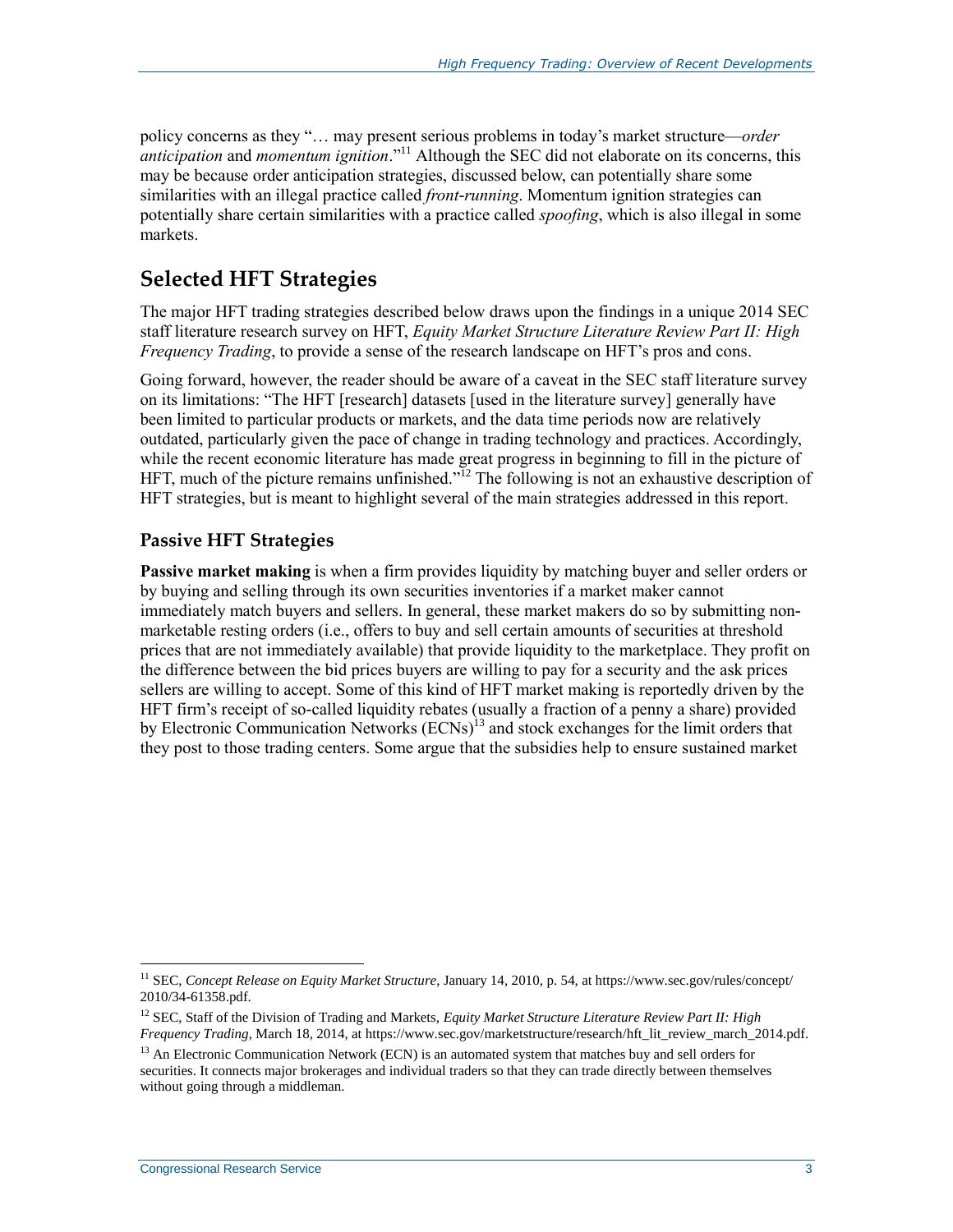participation regardless of market conditions.<sup>14</sup> The profit-making opportunities for market making HFTs can be enhanced when markets are especially volatile.<sup>1</sup>

The SEC staff analysis found that on average primarily passive HFT strategies appear to have a beneficial impact on various market quality metrics by reducing bid-ask spreads and price volatility (significantly changing securities prices) during the trading day.<sup>16</sup>

It can be argued that high-frequency traders generally tend to be better informed than many nonhigh-frequency traders, an attribute that derives from their comparative speed in processing securities market data. Moreover, all things being equal, when better-informed traders interact with less-informed traders, the better-informed traders are apt to buy low and sell high, earning profits, whereas the less-informed traders are apt to buy high and sell low, generating losses. The phenomenon is called adverse selection because under this scenario less-informed traders tend to be disproportionately involved in unattractive trades.<sup>17</sup>

Other cited research in the SEC literature survey found that the entry of a high-frequency trader that primarily engaged in market making rather inexplicably resulted in a substantial decrease in adverse selection. This is the reverse of the outcome found for aggressive HFT strategies described in the next section.

**Arbitrage trading** is profiting from price differentials for the same or related securities. These price differences may occur between an exchange-traded fund (ETF) and an underlying basket of stocks, that are traded on different market centers, such as the London Stock Exchange and the New York Stock Exchange (NYSE), or the same stock and its derivatives, such as a specific stock and its stock's options.<sup>18</sup> Within this context, various HFT firms also employ something called slow market arbitrage wherein the firms attempt to arbitrage small price differences for stocks between various exchanges resulting from infinitesimal time differences in the trading prices that they report on the same securities, a practice described in *Flash Boys*, the controversial 2014 book on HFT by Michael Lewis.<sup>19</sup>

 $14$  The rebates are one side of a "maker-taker model" for subsidizing the provision of stock liquidity employed by various market centers, such as the New York Stock Exchange, Nasdaq, and the BATS Exchange. In this model, investors and traders that put in limit orders typically receive a small rebate from the exchange upon execution of their orders because they are regarded as having contributed to liquidity in the stock (i.e., they are liquidity "makers"). Conversely, those that put in market orders are regarded as "takers" of liquidity and charged a modest fee by the exchange for their orders. Although the rebates are typically fractions of a cent per share, they can add up to significant amounts over the millions of shares traded daily by high-frequency traders. Many HFT firms employ trading strategies specifically designed to capture as much of the liquidity rebates as possible.

<sup>15</sup> Bradley Hope, "Big Profits For the Speediest Traders Hope," *Wall Street Journal*, August 25, 2016, p. C-1.

<sup>16</sup> SEC, *Equity Market Structure Literature Review Part II*.

<sup>17</sup> For example, see Charles M. Jones, "What Do We Know About High-Frequency Trading?," *Columbia Business School*, March 20, 2013, at http://www.futuresindustry.org/ptg/downloads/HFT-Study\_CMJones.pdf.

<sup>&</sup>lt;sup>18</sup>For a detailed example of HFT arbitrage trading, please see Elvis Picardo, "You'd Better Know Your High-Frequency Trading Terminology," *Investopedia*, April 25, 2014, at http://www.investopedia.com/articles/activetrading/042414/youd-better-know-your-highfrequency-trading-terminology.asp. The article provides the following example: "assume that a fictitious company named UVW is trading at \$20.00/\$20.01 on all exchanges, but because of sudden large-scale buying on the Nasdaq, jumps to \$20.03/\$20.04 on that exchange. HFT firms would use their superior speed to buy large numbers of UVW shares at \$20.01 from the other exchanges and sell them a fraction of a second later at \$20.03 on the Nasdaq. This arbitrage would push up the price of UVW on the other exchanges and drive it lower on the Nasdaq exchange, resulting in a new equalized price of, say, \$20.02/\$20.03."

<sup>19</sup> Michael Lewis, *Flash Boys*, (W. W. Norton & Company, 2015).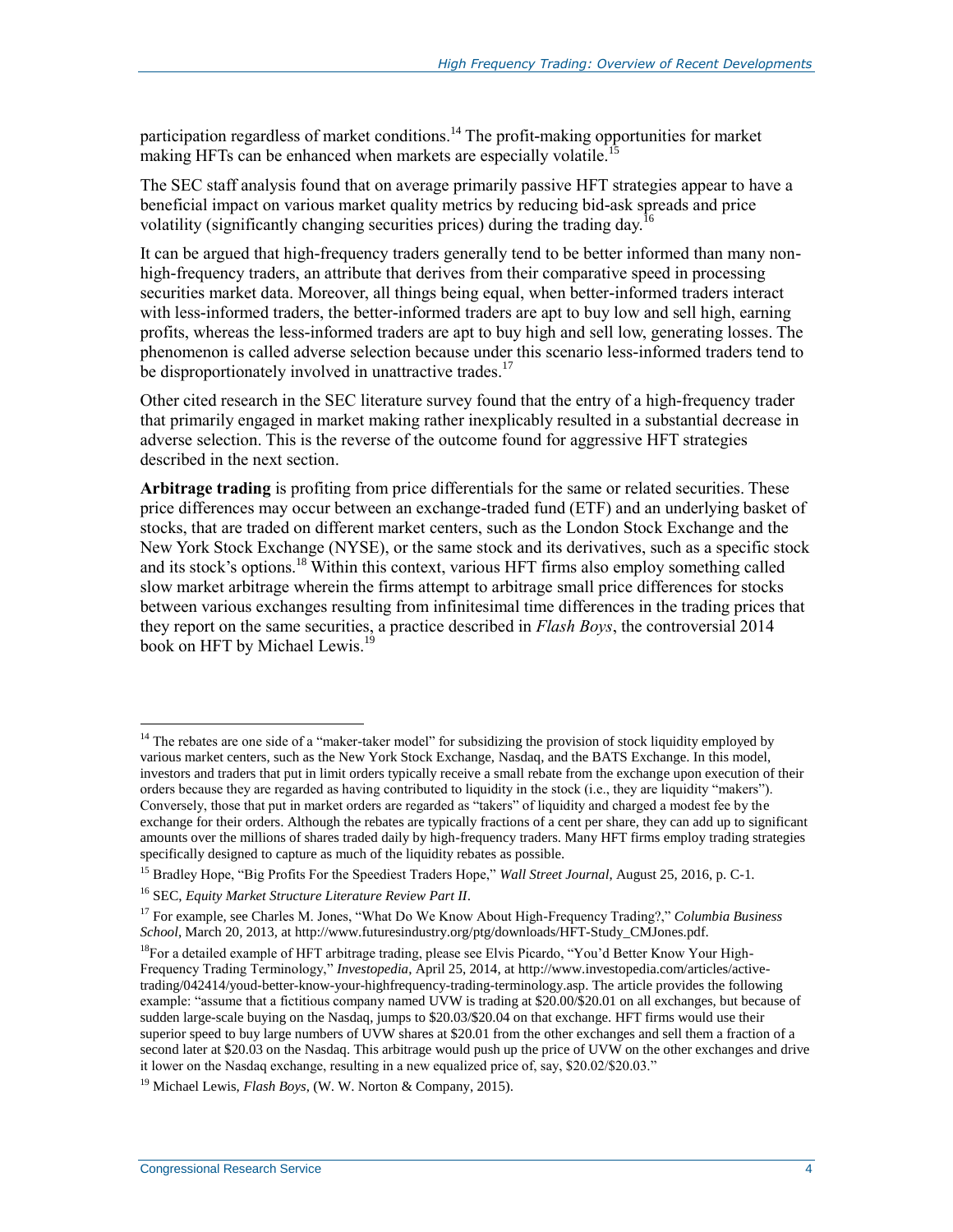The SEC staff survey indicated that the research that it reviewed did not "reveal a great deal about the extent or effect of the HFT arbitrage strategies."<sup>20</sup>

#### **Aggressive HFT Strategies**

**Momentum ignition** is a strategy in which a proprietary trading firm initiates a series of orders or trades aimed at causing rapid up or down securities price movements.<sup>21</sup> Such traders "may intend that the rapid submission and cancellation of many orders, along with the execution of some trades, will *spoof<sup>22</sup>* the algorithms of other traders into action and cause them to buy (or sell) more aggressively. Or the trader may intend to trigger standing stop loss orders that would help facilitate a price decline.<sup>223</sup> As such, by establishing an early position, the high-frequency trader is attempting to profit when it subsequently liquidates the position after it spurs an incremental price movement. (**[Figure 1](#page-12-0)** below gives a detailed example of spoofing.) However, the line between spoofing per se—which the Dodd Frank  $Act^{24}$  made illegal by amending the Commodity Exchange Act  $(\overrightarrow{CEA})^{25}$ —and a momentum ignition strategy can be nuanced. Unlike the CEA, federal securities laws do not outlaw spoofing by name, although the SEC has attacked spoofing by characterizing it as a manipulative practice violating antifraud and anti-manipulation prohibitions elsewhere in securities laws.<sup>26</sup>

**Order anticipation**, also known as liquidity detection trading, involves traders using computer algorithms to identify large institutional orders that sit in dark pools or other stock order trading venues. High-frequency traders may repeatedly submit small-sized exploratory trading orders intended to detect orders from large institutional investors. The process can provide the highfrequency trader with valuable intelligence on the existence of hidden large investor liquidity, which may enable the trader to trade ahead of the large order under the assumption that the order will ultimately move the security's market pricing to benefit the HFT firm. The line between this strategy and *front-running*, which is not permitted, can be nuanced.

Front-running generally means profiting by placing one's own orders ahead of a large order based on knowledge of that impending order.<sup> $27$ </sup> However, the SEC's 2010 Concept Release on Equity Market Structure emphasized that illegal front-running may occur when a firm or person violates a duty—such as a fiduciary duty—to a large buyer or seller by trading ahead of that firm to benefit from an expected price movement.<sup>28</sup> When such a duty existed, the SEC explained, there was already a violation. "The type of order anticipation strategy [which the SEC was discussing] involves any means to ascertain the existence of a large buyer (seller) that does not involve violation of a duty, misappropriation of information, or other misconduct. Examples include the

<sup>20</sup> SEC, *Equity Market Structure Literature Review Part II: High Frequency Trading*, p. 13.

<sup>21</sup> SEC, *Concept Release on Equity Market Structure*, p. 56.

<sup>22</sup> Italics added for emphasis.

<sup>23</sup> SEC, *Concept Release on Equity Market Structure*, p. 57.

 $^{24}$  P.L. 111-203.

<sup>25</sup> 7 U.S.C.§1 *et seq.*

<sup>&</sup>lt;sup>26</sup> Particularly as violations of the Securities Exchange Act  $\S10(b)$  (15 U.S.C.  $\S78a$ ). For a more detailed examination, see George S. Canellos "Spoofing in the Derivatives and Securities Markets," Milbank, November 4, 2015, at http://www.milbank.com/images/content/2/2/22241/Spoofing-in-the-Derivatives-and-Securitites-Markets-Nov-2015.pdf.

 $27$  For a detailed look at an example of a front-running violation in securities markets, please see SEC, "SEC Charges Dallas-Based Trader With Front Running," press release, May 24, 2013 at http://www.sec.gov/News/PressRelease/ Detail/PressRelease/1365171574978.

<sup>28</sup> SEC, *Concept Release on Equity Market Structure*, p. 54.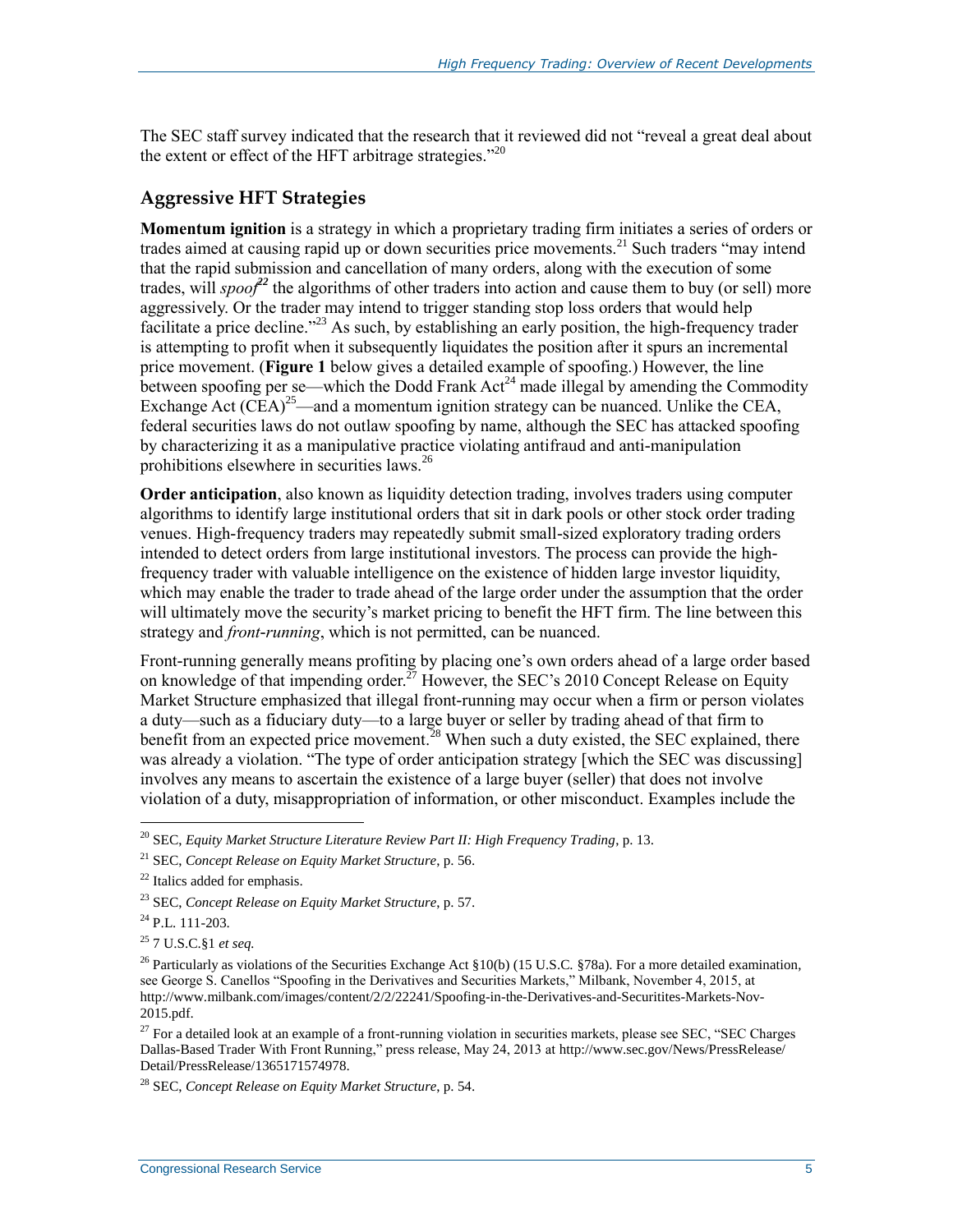employment of sophisticated pattern recognition software to ascertain from publicly available information the existence of a large buyer (seller), or the sophisticated use of orders to 'ping' different market centers in an attempt to locate and trade in front of large buyers and sellers."<sup>29</sup> In other words, the SEC appeared to distinguish high-frequency order anticipation strategies as possibly distinct from front-running based on front-running involving violation of a duty to the large buyer or seller, but still expressed a desire to examine the effects of such order anticipation strategies further.

### **Policy Concerns Regarding Aggressive HFT Strategies**

In the HFT literature survey, the SEC staff analysis characterized momentum ignition and price anticipation, the two *aggressive* HFT strategies, as having both "positive and negative aspects."<sup>30</sup> For example, one study found that these aggressive strategies can improve certain aspects of price discovery in the short run, whereas another study found that while the positive impact of price discovery is significantly higher than that by non-HFT for large-cap stocks, it is inconclusive for mid-cap stocks and significantly lower for small-cap stocks. Meanwhile, another study found that although aggressive HFT had a greater effect on price discovery in the short run (up to 10 seconds), passive non-high-frequency traders had a consistently higher impact on price discovery in the long run (up to two minutes). The staff analysis also referenced a study that found aggressive HFT increases the adverse selection costs that non-high-frequency passive traders are subject to. The staff analysis noted two studies that collectively found aggressive HFT potentially worsened the market trading transaction costs for institutional investors and helped foster extremely volatile market conditions.

The SEC also flagged concerns with such strategies. For instance, in its 2010 Concept Release, the SEC cited research that referred to order anticipators as "parasitic traders" who "profit only when they can prey on other traders. They do not make prices more informative, and they do not make markets more liquid.... Large traders are especially vulnerable to order anticipators."<sup>31</sup> The agency requested comments and public input on whether such order anticipation strategies significantly detract from market quality and harm institutional investors.

In addition, regulators have expressed concern over whether certain aggressive HFT strategies may be associated with increased market fragility and volatility, such as that demonstrated in the "Flash Crash" of May 6, 2010; August 24, 2015 market crash in which the Dow Jones Industrial Average fell by more than 1,000 points in early trading; and October 15, 2014 day of extreme volatility in Treasury markets, among others. In an October 2015 speech analyzing the October 14, 2015 Treasury market meltdown, CFTC Chair Timothy Massad noted that CFTC staff had analyzed the frequency of "flash" events in Treasury futures and in five of the most active futures contracts: (1) corn; (2) gold; (3) West Texas Intermediate (WTI) crude oil; (4) E-mini S&P futures, which represent an agreement to buy or sell the cash value of an underlying stock index (i.e., the S&P 500) at a specified future date; and (5) the EuroFX, which reflects changes in the U.S. dollar value of the European euro.<sup>32</sup> CFTC staff found that, "Movements of a magnitude similar to Treasuries on October  $15<sup>th</sup>$  were not uncommon in many of these contracts. In fact,

<sup>29</sup> SEC, *Concept Release on Equity Market Structure*, pp. 54-55.

<sup>30</sup> SEC, *Equity Market Structure Literature Review Part II: High Frequency Trading*, p. 15.

<sup>31</sup> SEC, *Concept Release on Equity Market Structure*, p. 55 citing Larry Harris, *Trading and Exchanges: Market Microstructure for Practitioners* (New York, NY: Oxford University Press, 2003) at 251.

 $32$  CFTC, "Remarks of Chairman Timothy Massad before the Conference on the Evolving Structure of the U.S. Treasury Market," October 21, 2015, at http://www.cftc.gov/PressRoom/SpeechesTestimony/opamassad-30.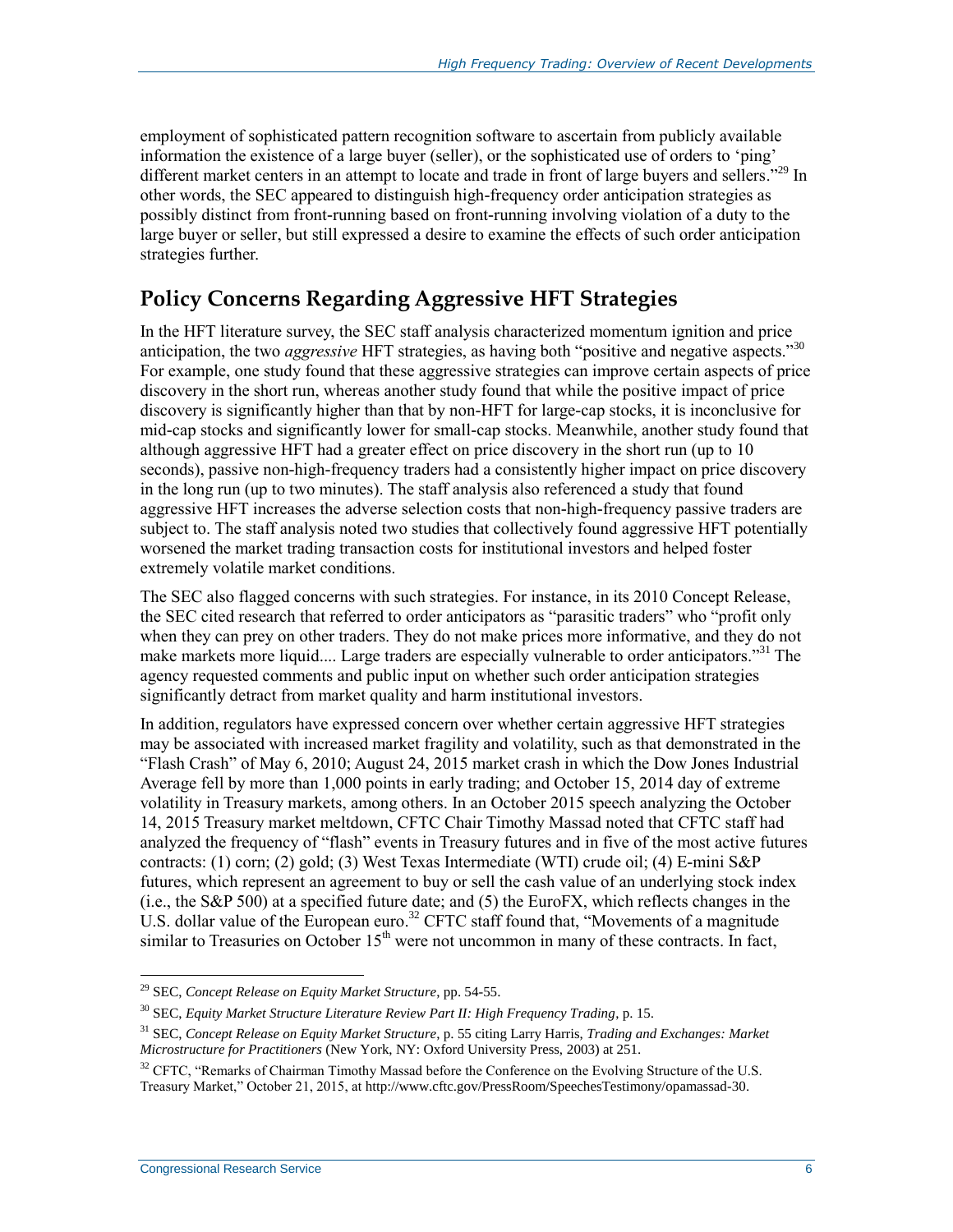corn, the largest grain futures market, averaged more than five such events per year over the last five years," Massad said.<sup>33</sup> He noted there were more than 35 similar intraday flash events in 2015 alone just for WTI crude oil futures. Although the CFTC's analysis appeared to indicate an increase in such flash events, Massad did not postulate a specific cause for their increased frequency, concluding instead that regulators should "take a closer look at algorithmic—or automated—trading.<sup>734</sup> Other regulators and researchers have also expressed concern over possible links between HFT and excessive market volatility or fragility.<sup>35</sup>

## **Recent CFTC** *Anti-Spoofing* **Efforts**

Section 747 of the Dodd Frank Act (P.L. 111-203) amended the Commodity Exchange Act to expressly prohibit certain disruptive trading practices, including conduct that violates bids or offers and willful and intentional spoofing.<sup>36</sup> This new provision in the CEA prohibits "any trading practice, or conduct on or subject to the rules of a registered entity that ... is, is of the character of, or is commonly known to the trade as, 'spoofing' (bidding or offering with the intent to cancel the bid or offer before execution)."<sup>37</sup> This is the first U.S. provision in statute to specifically ban spoofing in commodity markets.<sup>38</sup> **[Figure 1](#page-12-0)** provides an example of how spoofing works.

Applying such a provision on spoofing to the HFT world, however, can be challenging.<sup>39</sup> Since high-speed computers and algorithms can automatically generate many bids and offers in a millisecond, and cancel them quickly, it can be difficult to ascertain at times whether such automated trading practices rise to the level of spoofing. The CFTC released additional guidance in 2013 clarifying that the agency must prove a trader intended to cancel his or her bid before execution, and that reckless trading practices alone would not be considered spoofing.<sup>40</sup> However, the CFTC would not need to prove that a trader intended to move the market for such activities to rise to the level of spoofing, the guidance indicated.

The CFTC has used its new anti-spoofing authority in a number of recent enforcement actions. On November 3, 2015, Michael Coscia, the owner of New Jersey-based proprietary energy trading firm Panther Energy Trading, was convicted by a Chicago jury of six counts of spoofing and six counts of commodity fraud, and appears set to face jail time (sentencing is set for March 2016).<sup>41</sup> The Department of Justice (DOJ) brought criminal charges against Coscia in October

 $\overline{a}$  $33$  Ibid.

 $34$  Ibid.

<sup>35</sup> See, e.g., Carol L. Clark, *Market Structure, Incentives and Fragility*, The Federal Reserve Bank of Chicago, Chicago Fed Letter, March 2014, which notes at the outset: "Certainly, HST poses operational risks to the market due to the rate at which large, unintended positions can accumulate." Available at https://www.chicagofed.org/publications/chicagofed-letter/2014/march-320.

<sup>36</sup> P.L. 111-203 §747 codified at 7 USC §6c(a)(5).

 $37$  7 USC  $§6c(a)(5)(C)$ .

<sup>&</sup>lt;sup>38</sup> George S. Canellos "Spoofing in the Derivatives and Securities Markets," Milbank, November 4, 2015, at http://www.milbank.com/images/content/2/2/22241/Spoofing-in-the-Derivatives-and-Securitites-Markets-Nov-2015.pdf.

 $39$  For a closer look at the legal aspects of recent anti-spoofing prosecutions, please see CRS Legal Sidebar "First" Spoofing Conviction Gives Teeth to Dodd-Frank in Prosecuting Commodities Violations" by Michael V. Seitzinger.

<sup>40</sup> CFTC, "Antidisruptive Practices Authority," 78 *Federal Register* 31890, 31892, 31896, May 28, 2013, at https://www.gpo.gov/fdsys/pkg/FR-2013-05-28/pdf/2013-12365.pdf.

<sup>41</sup> Roberto Barros, "CFTC Spoofing Crackdown Poses Compliance Challenges," *Risk.net*, November 23, 2015, at http://www.risk.net/energy-risk/feature/2434944/cftc-spoofing-crackdown-poses-compliance-challenges.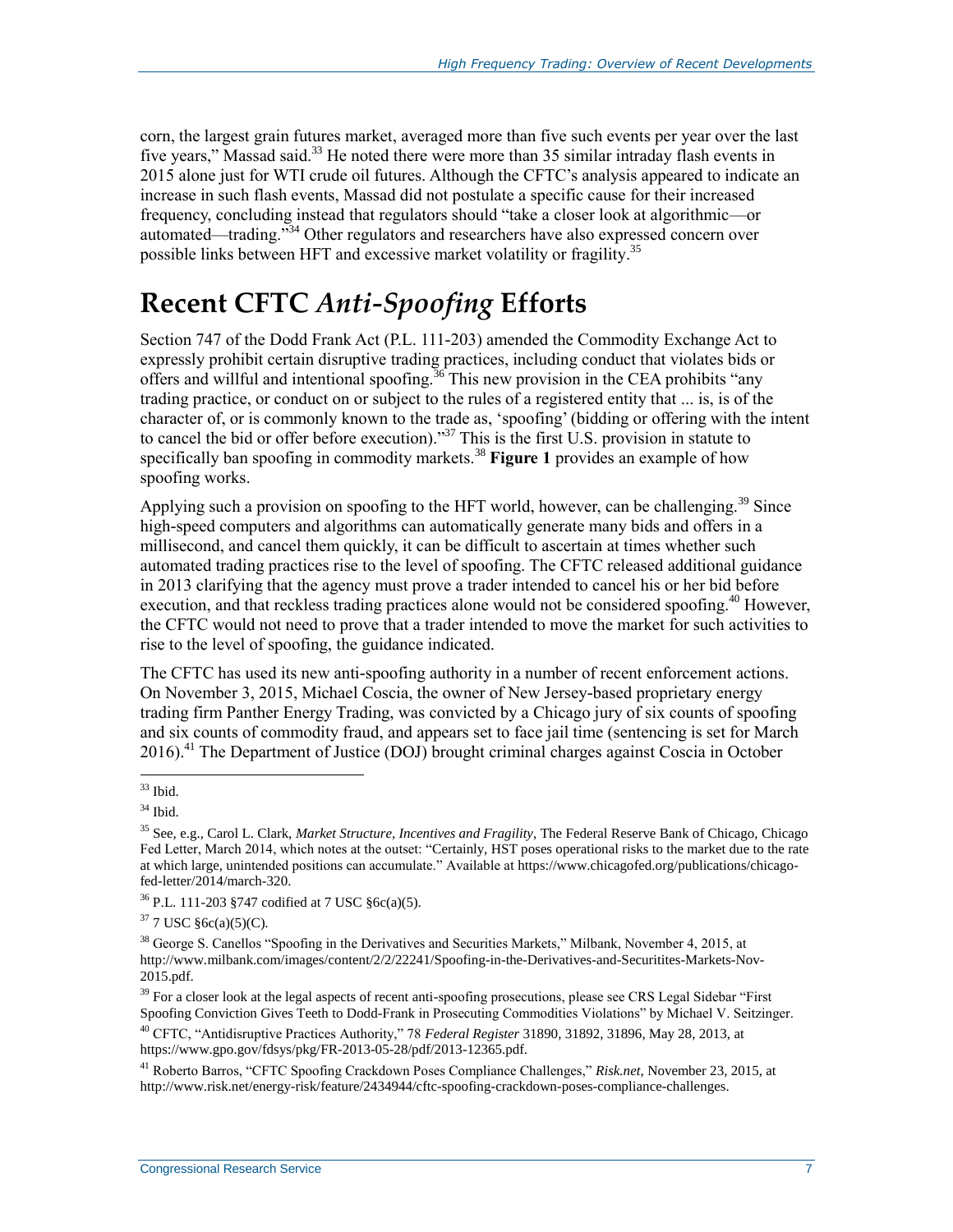2014 stemming from algorithmic trading strategies flagged by the CFTC. The CFTC in July 2013 ordered Coscia and Panther Energy to pay \$2.8 million in fines, and imposed a one-year trading ban on them as the result of a CFTC enforcement action over algorithmic trading strategies Panther undertook in 2011. According to the CFTC, Panther placed orders with the intent to cancel them on a number of futures contracts traded on CME Group exchanges. These included contracts in crude oil, natural gas, wheat, and sovbeans.  $42$ 

In April 2015, the CFTC also accused U.K.-based trader Navinder Singh Sarao with unlawfully manipulating, attempting to manipulate, and spoofing—with regard to the E-mini S&P 500 futures contract.<sup>43</sup> Sarao's trades allegedly contributed to the Flash Crash of May 6, 2010 when unusual market volatility caused major equity indices in both the futures and securities markets, each already down more than 4% from their prior-day close, suddenly plummeted a further 5%-6% in a matter of minutes before rebounding almost as quickly.<sup>44</sup>

In October, 2015, the CFTC filed a civil complaint charging Chicago-based proprietary trading firm 3Red Trading with spoofing and employing a manipulative and deceptive device while trading futures on energy, metals, equities, and stock-market futures on various futures exchanges.<sup>45</sup>

<sup>&</sup>lt;sup>42</sup> CFTC, "CFTC Orders Panther Energy Trading LLC and its Principal Michael J. Coscia to Pay \$2.8 Million and Bans Them from Trading for One Year, for Spoofing in Numerous Commodity Futures Contracts," press release, July 22, 2013, at http://www.cftc.gov/PressRoom/PressReleases/pr6649-13.

<sup>43</sup> CFTC, "CFTC Charges U.K. Resident Navinder Singh Sarao and His Company Nav Sarao Futures Limited PLC with Price Manipulation and Spoofing," press release, April 21, 2015, at http://www.cftc.gov/PressRoom/ PressReleases/pr7156-15.

<sup>44</sup> CFTC and SEC, *Findings Regarding The Market Events Of May 6, 2010: Report Of The Staffs Of The CFTC And SEC To The Joint Advisory Committee On Emerging Regulatory Issues*, September 30, 2010, at http://www.sec.gov/ news/studies/2010/marketevents-report.pdf.

<sup>&</sup>lt;sup>45</sup> CFTC, "CFTC Charges Chicago Trader Igor B. Oystacher and His Proprietary Trading Company, 3 Red Trading LLC, with Spoofing and Employment of a Manipulative and Deceptive Device while Trading E-Mini S&P 500, Copper, Crude Oil, Natural Gas, and VIX Futures Contracts," press release, October 19, 2015, at http://www.cftc.gov/ PressRoom/PressReleases/pr7264-15.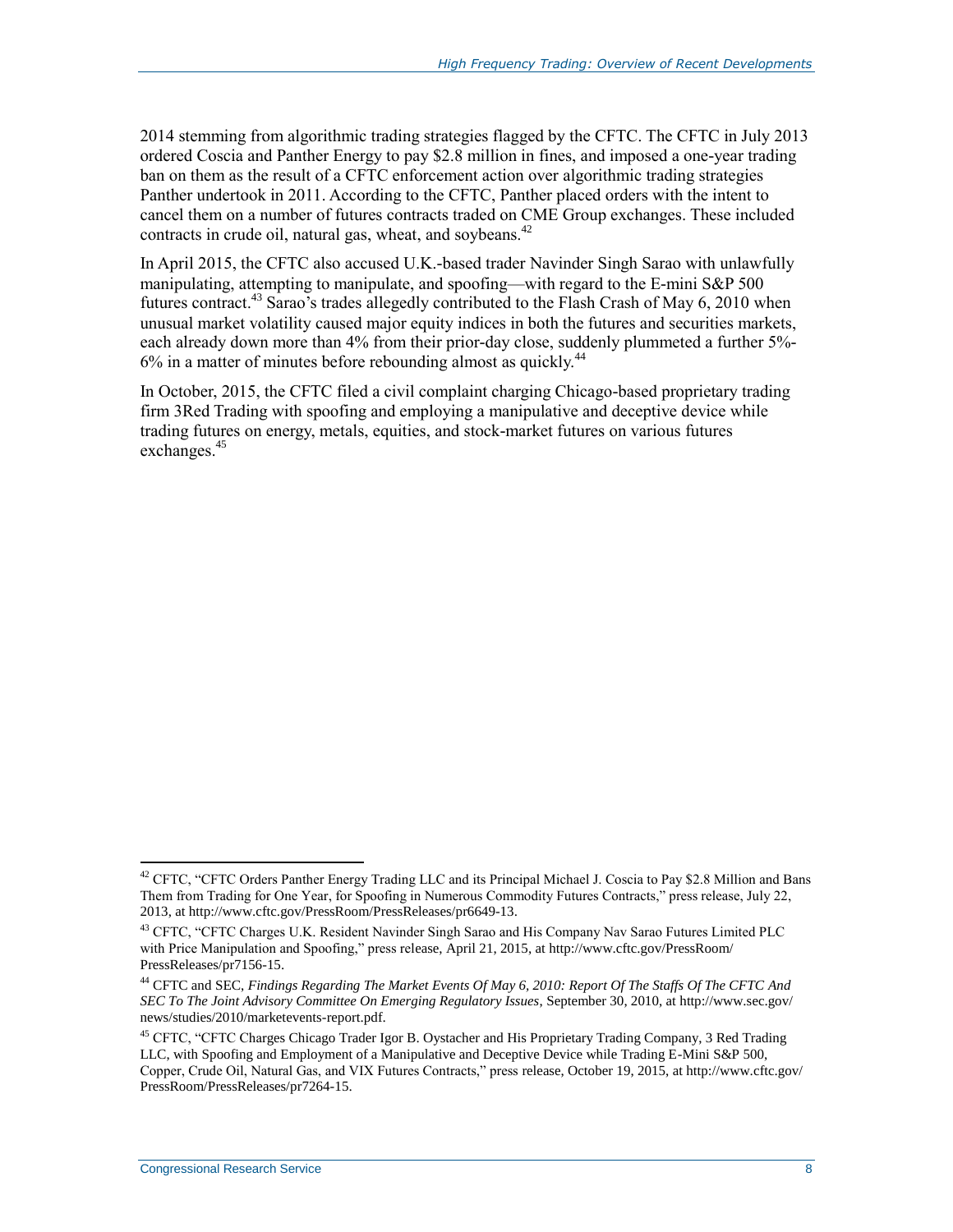<span id="page-12-0"></span>

**Figure 1. Illustration of Spoofing**

**Source:** *The Wall Street Journal*.

### **The CFTC's "Regulation Automated Trading"**

In more recent usage, the CFTC now often refers to HFT within the rubric of "automated trading." On November 24, 2015, the CFTC released a proposed rule, Regulation Automated Trading (Reg AT), governing certain HFT practices (without using the term HFT).<sup>46</sup> In this regulation, the CFTC also refers frequently to algorithmic trading systems (ATS), which are computerized trading systems based on automated sets of rules or instructions used to execute a trading strategy.<sup>47</sup> Much automated trading takes place now on futures exchanges.<sup>48</sup> The largest two such exchange operators in the United States are (1) the CME Group, which owns the Chicago Mercantile Exchange, Chicago Board of Trade, and New York Mercantile Exchange; and (2) the Intercontinental Exchange (ICE). These exchanges have indicated in their public materials average order entry times of less than one millisecond in which trades can be electronically executed.<sup>49</sup>

The purpose of Reg AT broadly is to update the CFTC's rules on trading practices in response to the evolution from pit trading to electronic trading.<sup>50</sup> According to the CFTC Chair Timothy Massad, the new regulation is aimed at minimizing the potential for disruptions and operational problems that may arise from automated trade order originations and executions, or malfunctioning algorithms.<sup>51</sup> Reg AT mandates risk controls for the exchanges; large financial

<sup>46</sup> CFTC, "Regulation Automated Trading," 80 *Federal Register* 78823, December 17, 2015, at https://www.gpo.gov/ fdsys/pkg/FR-2015-12-17/pdf/2015-30533.pdf.

 $4780$  FR 78826.

<sup>48</sup> Under the Commodity Exchange Act, futures and options exchanges are referred to as *designated contract markets*. <sup>49</sup> 80 FR 78826.

<sup>50</sup> 80 FR 78827.

<sup>51</sup> Statement of CFTC Chairman Timothy Massad Regarding Proposed Rule on Automated Trading, November 24, 2015, at http://www.cftc.gov/PressRoom/SpeechesTestimony/massadstatement112415.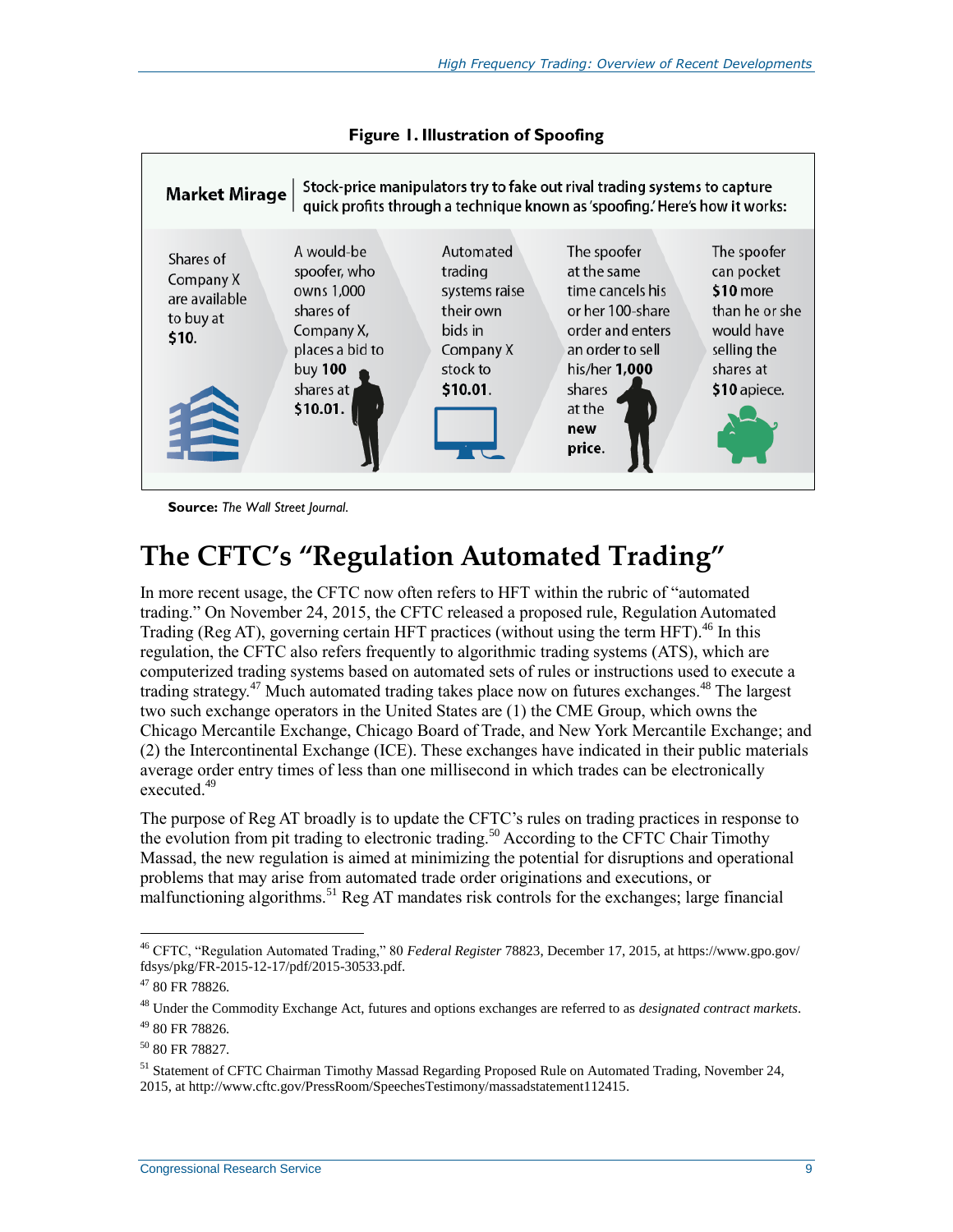firms called *clearing members* of the exchanges; and firms that trade heavily on the exchanges for their own accounts. The rule also proposes requiring the registration of proprietary traders engaging in algorithmic trading on regulated exchanges through what is called *direct electronic*  access.<sup>52</sup> Direct electronic access generally refers to the practice of exchanges permitting, for a fee, certain trading customers to directly enter trades into the exchange's electronic trade matching system (rather than routing such trades through a broker). The apparent goal of Reg AT is to enhance CFTC oversight of such automated trading activities.

Regulation AT is part of a series of recent measures undertaken by the CFTC in response to ATS' growth and particularly financial regulators' concerns regarding the impact of such systems on market volatility and market fragility. These concerns, for instance, came about from incidents such as the extreme volatility of October 15, 2014, in the U.S. Treasury securities and futures markets.<sup>53</sup> In the report on this incident and in other recent regulations, the CFTC and other regulators have expressed the view that automated trading may have caused or exacerbated market disruptions particularly in times of market stress and should thus be subject to some greater level of regulation. The CFTC has also implemented rules concerning its authority to prohibit manipulative and deceptive devices and price manipulation, codified at 17 CFR 180.1 and 180.2.

The majority of academic research and stated policy concerns over HFT in securities and derivatives have focused on whether it increases market volatility and diminishes trading liquidity.<sup>54</sup> In Reg AT, for instance, the CFTC lists a number of policy concerns regarding risks from automated trading, such as

- operational risks, ranging from malfunctioning to incorrectly deployed algorithms reacting to inaccurate or unexpected data;
- market liquidity risks, stemming from abrupt changes in trading strategies even if a firm executes its trading strategy perfectly;
- risks that automated trading can provide new tools to engage in unlawful conduct (such as spoofing, discussed further below);
- market shocks risks , stemming from erroneous orders impacting multiple markets;
- the risk that, as more firms gain direct access to trading platforms, trades may not be subject to sufficient settlement risk mitigation; and
- the risk that increased speed of trade execution may make critical risk mitigation devices less effective<sup>55</sup>

On the positive side, some research has found that HFT and automated trading can create a more efficient marketplace, by reducing bid-ask spreads<sup>56</sup> (i.e., the spread or differential between the

 $\overline{a}$ <sup>52</sup> Ibid.

 $53$  On July 13, 2015 five U.S. regulatory agencies issued a joint staff report analyzing this unusual market event. See *Joint Staff Report: The U.S. Treasury Market on October 15, 2014* (July 13, 2015), prepared by the U.S. Department of the Treasury, Board of Governors of the Federal Reserve System, Federal Reserve Bank of New York, U.S. Securities and Exchange Commission, and U.S. Commodity Futures Trading Commission, at https://www.treasury.gov/presscenter/press-releases/Documents/Joint\_Staff\_Report\_Treasury\_10-15-2015.pdf.

<sup>&</sup>lt;sup>54</sup> See, e.g., Statement of CFTC Chairman Timothy Massad Regarding Proposed Rule on Automated Trading. "There are concerns that have been raised with respect to automated trading that also go beyond the scope of this proposal. These include whether our markets are best served by this speed, and what are its impacts on volatility and liquidity?" <sup>55</sup> 80 FR 78827.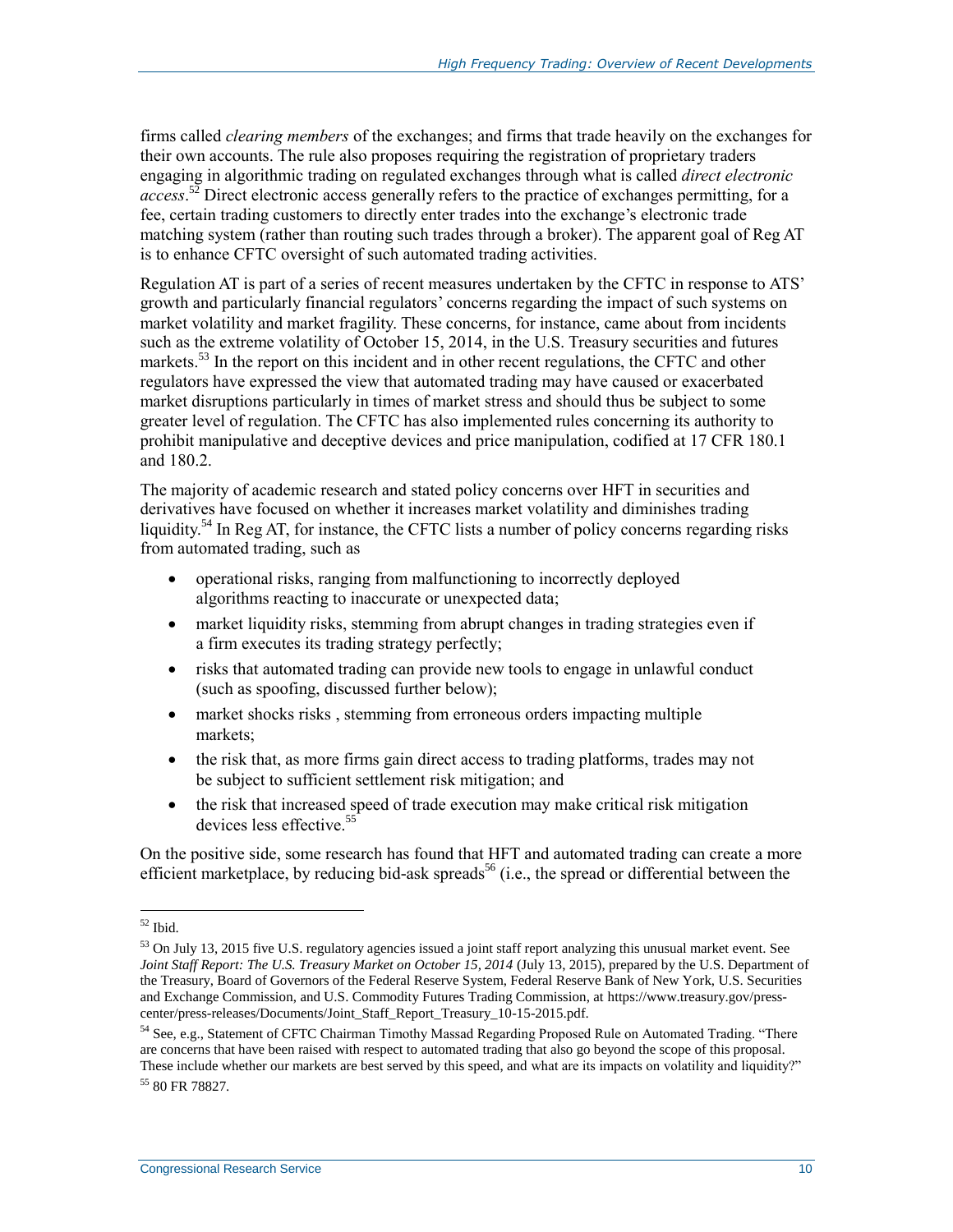offered buying and selling prices) thereby lowering trading costs.<sup>57</sup> Another study of HFT in the equities markets found that such activity lowers short-term volatility and has a positive effect on market liquidity, as well as narrowing bid-ask spreads.<sup>58</sup>

# **FINRA Registration for High-Frequency Securities Traders**

On the securities front, in 2015, the SEC took steps toward a registration requirement for certain HFT broker-dealers, which requires them to register with the Financial Industry Regulatory Authority (FINRA). FINRA is a self-regulatory organization created after the merger of the National Association of Securities Dealers and the New York Stock Exchange's regulation committee, which acts as the front-line regulator for broker-dealers. The SEC has regulatory oversight of FINRA, and most broker-dealers must register with it. Among other things, FINRA's registrants are subject to examinations, various disclosure requirements, and rules governing various aspects of their conduct.

Under an existing SEC regulatory rule, Rule 15b9-1 of the Securities Exchange Act of 1934,<sup>59</sup> many high-frequency traders who trade on other exchanges using a third-party broker-dealer, or trade on alternative trading systems, may be exempt from FINRA registration. In March 2015, the SEC voted for a proposal to limit this exemption so that previously exempt HFT broker-dealers would become subject to FINRA regulatory oversight as FINRA-registered entities. The SEC said that the regulatory change "would enhance regulatory oversight of active proprietary trading firms, such as high frequency traders."<sup>60</sup> SEC Commissioner Luis Aguilar predicted that when the proposals become finalized they "will ensure that these [high frequency traders] can be held responsible for any potential misconduct."<sup>61</sup>

### **Recent SEC Enforcement Actions in HFT**

The SEC recently brought enforcement actions involving HFT against several firms, including Barclays, Credit Suisse, Athena Capital Research, and Briargate Trading.

**Barclays and Credit Suisse.** In January 2016, Barclays Plc and Credit Suisse each settled allegations with the New York attorney general (NYAG) and the SEC that they had misled their

<sup>(...</sup>continued)

<sup>&</sup>lt;sup>56</sup> The bid-ask spread denotes the difference in price between the highest price that a buyer is willing to pay for an asset (bid price) and the lowest price for which a seller is willing to sell it (ask price). Securities dealers, or market makers, make a profit on bid-ask spreads, buying securities at the ask price and selling at the bid price. As such, the size of the dealer's profit tends to be proportional to the size of the bid-ask spread.

<sup>57</sup> Hendershott, Jones, and Menkveld, "Does Algorithmic Trading Improve Liquidity?," *The Journal of Finance*, vol. LXVI, no. 1 (February 2011), at http://faculty.haas.berkeley.edu/hender/algo.pdf.

<sup>58</sup> Hasbrouck and Saar, "Low-Latency Trading," *Journal of Financial Markets*, vol. 16, issue 4, (November 2013), pp.646-679, at http://people.stern.nyu.edu/jhasbrou/Research/LowLatencyTradingJFM.pdf.

<sup>59</sup> 15 U.S.C. §78, et seq.

<sup>60</sup> "Exemption for Certain Exchange Members" *Securities and Exchange Commission,* March 25, 2015, at https://www.sec.gov/rules/proposed/2015/34-74581.pdf.

<sup>&</sup>lt;sup>61</sup> Jeff Kern and Brian Garrett, "SEC Requires FINRA Registration for High Frequency Traders," March 27, 2015, *Corporate and Securities Law Blog*, at http://www.corporatesecuritieslawblog.com/2015/03/sec-requires-finraregistration-for-high-frequency-traders/ Enforcement.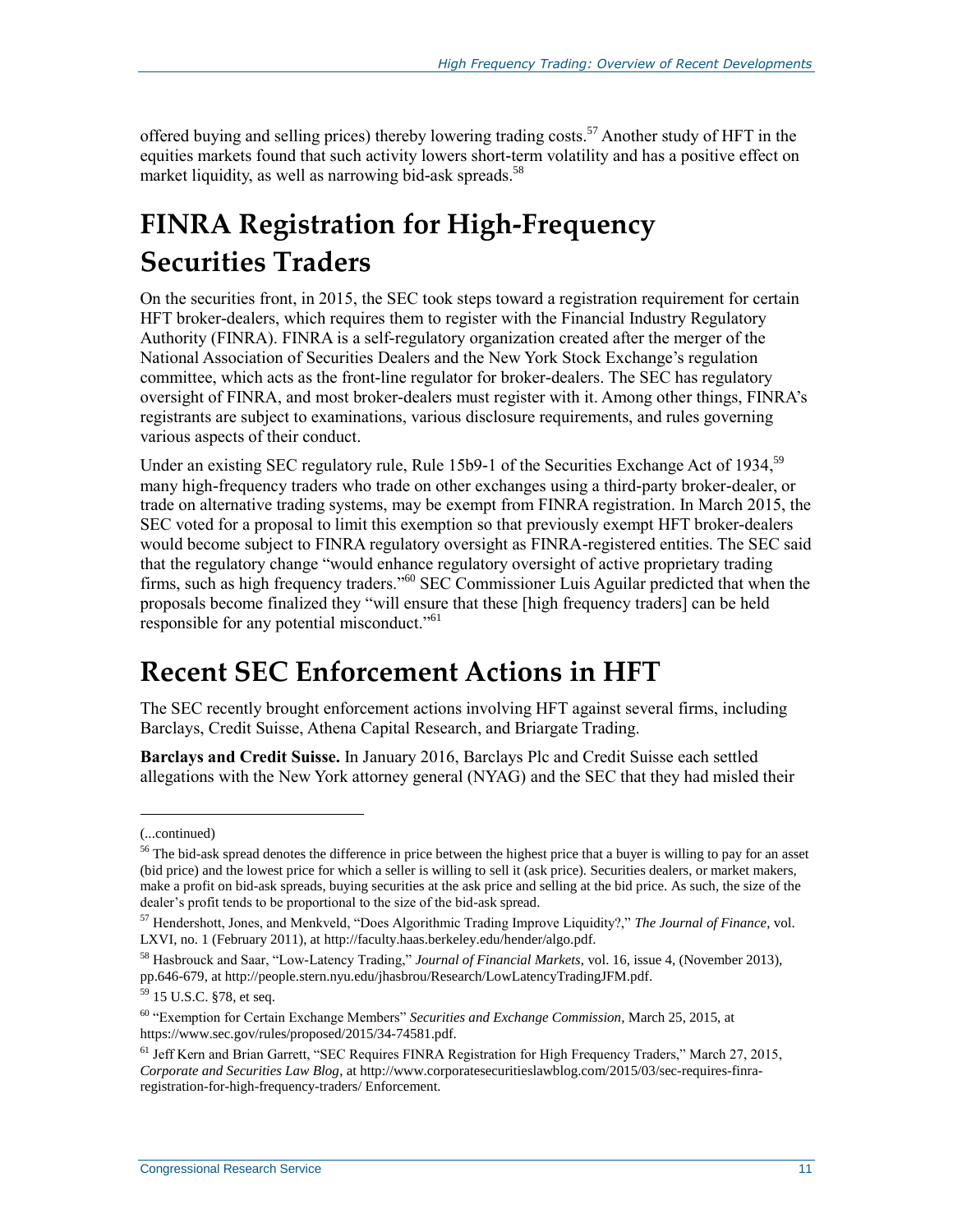investors in managing their private trading platforms known as dark pools.<sup>62</sup> As part of its settlement, Barclays agreed to pay \$70 million, to be evenly divided between the NYAG and the SEC. Specifically, Barclays was alleged to have made client misrepresentations on how it monitored its HFT dark pools.<sup>63</sup> Separately, Credit Suisse agreed to settle its charges by paying a \$30 million penalty to the SEC, a \$30 million penalty to the NYAG, and \$24.3 million in disgorgement and prejudgment interest to the SEC for a total of \$84.3 million.<sup>64</sup> The SEC charged that Credit Suisse failed to operate its dark pool and alternate trading systems as advertised.

**Athena.** In October 2014, the SEC reached a \$1 million settlement with Athena Capital Research LLC, a HFT trader, which was charged with employing \$40 million to rig prices of various stocks in 2009. Athena was charged with manipulating shares of Nasdaq-listed stocks, which weakened the exchange's end-of-day procedures for reducing stock price volatility, according to the SEC. More specifically, the agency charged that Athena "placed a large number of aggressive, rapidfire trades in the final two seconds of almost every trading day during a six-month period to manipulate the closing prices of thousands of Nasdaq-listed stocks."<sup>65</sup> It did so through an algorithm that was code-named Gravy to engage in this practice known as *marking the close* in which stocks are bought or sold near the close of trading to affect the closing price.<sup>66</sup>

**Briargate.** In October 2015, the SEC reached a \$1 million settlement with Briargate Trading LLP and co-founder Eric Oscher. Between October 2011 and September 2012, Briargate was charged with orchestrating a scheme that involved placing sham trades called spoof orders for the purpose of creating "the false appearance of interest in [New York Stock Exchange] stocks" to manipulate their prices.<sup>67</sup> After it entered spoof orders, Briargate's trading protocol reportedly placed bona fide orders on the opposite side of the market for the same stocks, taking advantage of the artificially inflated or depressed prices—then immediately after the bona fide orders were executed, it canceled the spoof orders.<sup>68</sup>

### **Congressional Interest**

The  $114<sup>th</sup>$  Congress has seen the introduction of some legislation potentially impacting HFT and has held hearings touching on the subject of HFT practices and regulation as part of congressional oversight authority over the SEC and the CFTC.

 $62$  Dark pools are trading networks that permit selected traders to buy or sell large trading orders with a certain amount of anonymity. In dark pools, pre-trade prices (the price at which shares are offered for sale) are generally invisible to and trade price (the price at which shares are exchanged) are disclosed post-trade.

<sup>&</sup>lt;sup>63</sup> SEC, "Barclays, Credit Suisse Charged With Dark Pool Violations Firms Collectively Paying More Than \$150 Million to Settle Cases," press release, January 31, 2016, at https://www.sec.gov/news/pressrelease/2016-16.html.  $64$  Ibid.

<sup>65</sup> SEC, "SEC Charges New York-Based High Frequency Trading Firm With Fraudulent Trading to Manipulate Closing Prices," press release, October 16, 2014, at https://www.sec.gov/News/PressRelease/Detail/PressRelease/ 1370543184457.

<sup>&</sup>lt;sup>66</sup> Ibid.

 $67$  SEC, "SEC Charges Firm and Owner with Manipulative Trading," press release, October 8, 2015, at https://www.sec.gov/news/pressrelease/2015-236.html.

 $68$  Ibid.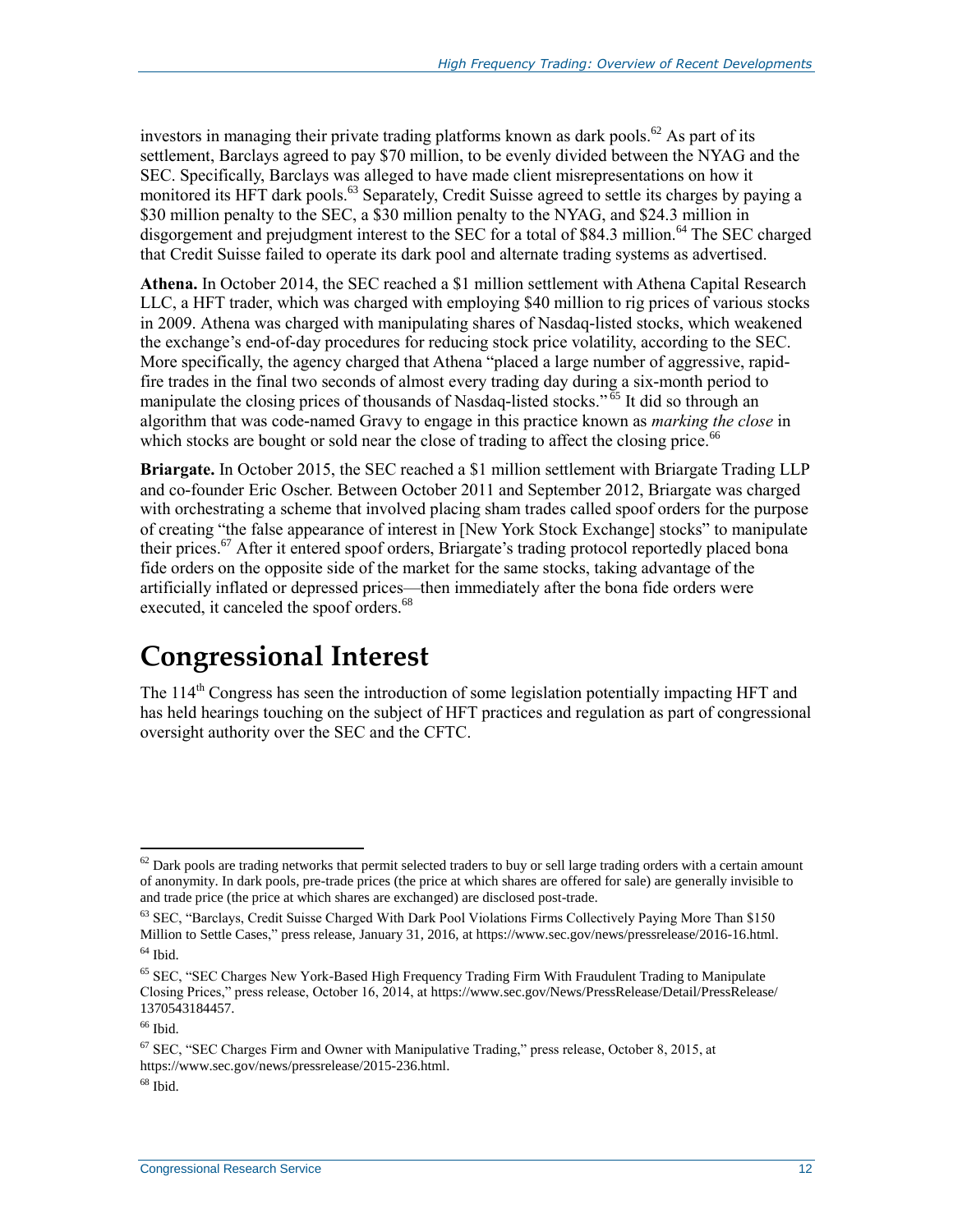### **Legislative Proposals**

Although no legislation has been introduced in the  $114<sup>th</sup>$  Congress directly impacting the regulation or oversight of HFT, several bills have been introduced imposing a tax on a broad array of financial transactions involving securities and derivatives. These include S. 1371, S. 1373, and H.R. 1464, which would each impose a tax rate that varies depending on the underlying security. Specifically, the bills would subject transactions involving stocks and interests in partnerships and trusts to a 50 basis-point-tax (0.5%), transactions involving bonds and other forms of debt (other than tax-exempt state and local bonds, and bonds with a maturity of less than 60 days) to a 10 basis-point-tax (0.10%), and derivative transactions to a half basis-point-tax  $(0.005\%)$ .<sup>69</sup> It is unclear, however, if these proposals would have an impact on certain HFT strategies that involve issuing and then canceling a large volume of bid orders (strategies related to spoofing). This is because the bills impose "a tax on the transfer of ownership in each covered transaction with respect to any security."<sup>70</sup> In HFT cases, such as spoofing, where no transfer of ownership actually occurs because bids are canceled prior to any ownership transfer, the proposal potentially might not apply.

In the 113<sup>th</sup> Congress, congressional interest in HFT was also reflected in legislation that would levy securities transaction taxes on securities trades, presumably raising the cost and thus reducing the incidence of conducting HFT, and there was also one bill aimed specifically at regulating certain HFT practices. In the  $113<sup>th</sup>$  Congress, S. 410, H.R. 880, and H.R. 1579 would have levied taxes on various financial trades, including trades conducted by high-frequency traders. H.R. 2292 would have required the CFTC to provide a regulatory definition of HFT in the derivatives markets that the agency oversees. It would also have required high-frequency traders in derivatives to register with the CFTC, submit semiannual reports to the agency, and conform to business conduct requirements that the CFTC might issue. H.R. 2292 would also have granted the CFTC the authority to impose civil penalties under the Commodity Exchange Act for violations of a HFT regulation. The amount of the fine would have been based on the duration of the violation.

#### **Hearings: SEC Division Head Outlines Potential Changes in 2016**

A number of committee and subcommittee hearings in the  $114<sup>th</sup>$  and  $113<sup>th</sup>$  Congresses have touched on the subject of HFT as part of congressional oversight authority over the SEC and the CFTC.<sup>71</sup> In the 114<sup>th</sup> Congress, a March 3, 2016 subcommittee hearing of the Senate Banking

 $71$  In the 113<sup>th</sup> Congress, for example, see "House Financial Services Committee Holds Hearing on Oversight of the Securities and Exchange Commission," *Political Transcript Wire*, April 29, 2014, available at http://search.proquest.com/docview/1519661206?accountid=12084; "House Financial Services Subcommittee on Capital Markets and Government Sponsored Enterprises Holds Hearing on Equity Market Structure," *CQ Congressional Transcripts*, February 28, 2014, available at http://www.cq.com/doc/congressionaltranscripts-4431399? wr=Nng4dW84NzhVdzJDZ0JleXk2RktJUQ; "House Financial Services Committee Holds Hearing on Oversight of the Securities and Exchange Commission," *CQ Congressional Transcripts*, May 16, 2013, available at http://www.cq.com/ doc/congressionaltranscripts-4277174?wr=Nng4dW84NzhVdzFvOHpoOG5BZFAyZw; "House Agriculture Subcommittee on General Farm Commodities and Risk Management Holds Hearing on the Outlook for the Commodity Futures Trading Commission, Perspectives from End-Users, *CQ Congressional Transcripts*," July 24, 2013, available at http://www.cq.com/doc/congressionaltranscripts-4322599?wr=Nng4dW84NzhVdzJ2VDNhMGhCUlhGQQ; "House Appropriations Subcommittee on Agriculture, Rural Development, FDA, and Related Agencies Holds Hearing on President Obama's Proposed Fiscal 2015 Budget Request for the Commodity Futures Trading Commission," *CQ*  (continued...)

<sup>69</sup> For an examination of the financial transaction tax concept and proposals, please see CRS Report R42078, *Financial Transactions Taxes: In Brief*, by Mark P. Keightley.

<sup>&</sup>lt;sup>70</sup> Section 4475 of S. 1371; and verbatim Section 4475 of H.R. 1464 and Section 4475 of S. 1373.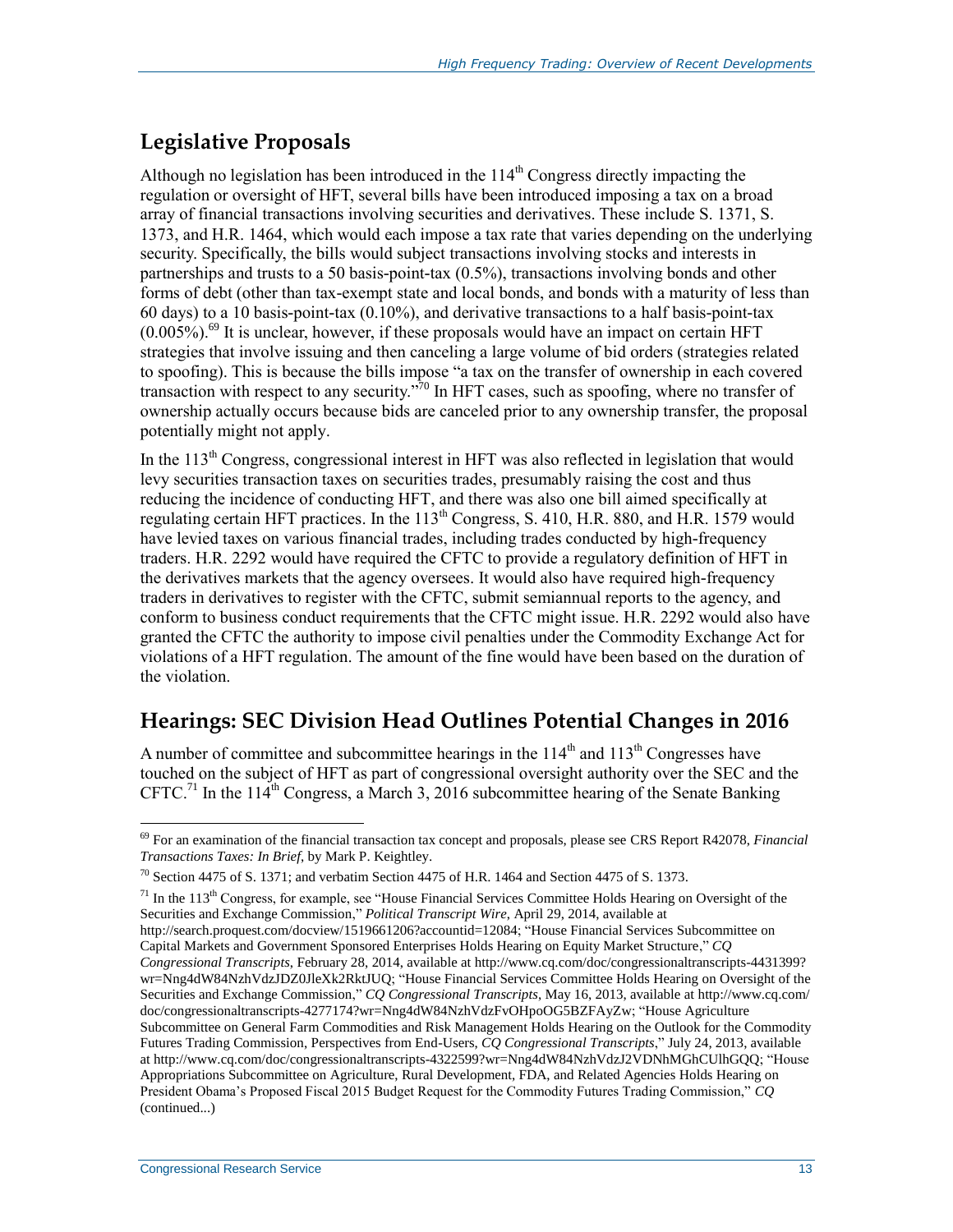Committee discussed a number of issues related to the topic.<sup>72</sup> In the hearing, Subcommittee Chair Senator Crapo and Subcommittee Ranking Member Senator Warner expressed concerns about increased market speed, complexity, and potential market fragility as a result of increased automated trading. They pressed the SEC's Division of Trading & Markets director, Stephen Luparello, and the chairman and CEO of FINRA,<sup>73</sup> Richard Ketchum to speed up implementation of a number of pilot programs and proposals the SEC and FINRA have discussed for several years.<sup>74</sup> These include implementation of a consolidated audit trail (CAT) aimed at improving surveillance and supervision of trading, including automated trading, and a possible pilot program aimed at temporarily eliminating rebates or inducements to brokers for routing client orders.

In his March 3, 2016 testimony, SEC's Luparello noted that his division was examining introducing greater transparency into the disclosures by brokers regarding how they decide to route institutional customers' orders, to improve the "best execution" of institutional investors' trades.<sup>75</sup> He also said SEC staff was working on a recommendation for the SEC to strengthen recordkeeping requirements for algorithmic trading so that key elements of the algorithm itself would be encompassed, as well as a record or orders generated by the algorithm.<sup>76</sup> In addition, Luparello said SEC staff was developing a recommendation for the SEC to consider addressing the use of aggressive, destabilizing trading strategies that could exacerbate price volatility.<sup>77</sup> He noted that the SEC staff was also developing a recommendation for the SEC to consider in 2016 that would subject certain active proprietary traders not registered as broker-dealers to rules surrounding broker-dealers by the SEC and by self-regulatory organizations.<sup>78</sup>

In addition to the March 3, 2016 hearing, which dealt more explicitly with issues related to high frequency trading in securities, the Senate Agriculture, Nutrition and Forestry Committee also held a hearing May 14, 2015, on the CFTC and market liquidity, which discussed HFT.<sup>79</sup> A

l

<sup>(...</sup>continued)

*Congressional Transcripts*, March 6, 2014, available at http://www.cq.com/doc/congressionaltranscripts-4436311?wr= Nng4dW84NzhVdzJ2VDNhMGhCUlhGQQ; and "House Appropriations Subcommittee on Financial Services and General Government Holds Hearing on President Obama's Proposed Fiscal 2015 Budget Request for the Securities and Exchange Commission," *CQ Congressional Transcripts*, April 1, 2014; and Testimony of CFTC Chairman Timothy Massad before the Senate Committee on Agriculture, Nutrition & Forestry, Washington, DC (December 10, 2014), p. 19 at hearing entitled "The Commodity Futures Trading Commission: Effective Enforcement and the Future of Derivatives Regulation," at http://www.agriculture.senate.gov/imo/media/doc/Testimony\_Massad1.pdf.

 $72$  U.S. Congress, Senate Committee on Banking, Housing, and Urban Affairs, Subcommittee on Securities, Insurance, and Investment, *Equity Market Structure Regulatory Overhaul*, 114<sup>th</sup> Cong., 2<sup>nd</sup> sess., March 3, 2016.

<sup>&</sup>lt;sup>73</sup> The Financial Industry Regulatory Authority (FINRA) is an independent, nonprofit self-regulatory organization authorized by Congress to oversee securities broker-dealers and conduct related securities market surveillance.

<sup>&</sup>lt;sup>74</sup> See the closing statements of Sen. Crapo and Sen. Warner, e.g.: "We appreciate the importance of getting the appropriate data. We want to get it right. But there is an increasing level of frustration in terms of getting, you know, around the board and back to go again and—and starting to implement some of the needed reforms for our market structure." Sen. Crapo, *CQ Congressional Transcripts* of Senate Committee on Banking, Housing, and Urban Affairs, Subcommittee on Securities, Insurance, and Investment, *Equity Market Structure Regulatory Overhaul*, 114th Cong., 2 nd sess., March 3, 2016.at p. 37. Available at http://www.cq.com/doc/congressionaltranscripts-4847651?13&print= true.

<sup>&</sup>lt;sup>75</sup> Testimony on Regulatory Reforms to Improve Equity Market Structure by Stephen Luparello, director, Division of Trading and Markets, U.S. Securities and Exchange Commission, Before the Senate Committee on Banking, Housing and Urban Affairs Subcommittee on Securities, Insurance and Investment, March 3, 2016, at p. 15.

<sup>76</sup> Ibid., Luparello, p. 11.

<sup>77</sup> Ibid., Luparello, p. 12.

<sup>78</sup> Ibid., Luparello, p. 12.

<sup>79</sup> Senate Committee on Agriculture, Nutrition and Forestry, *The CFTC and Market Liquidity*, (May 14, 2015).